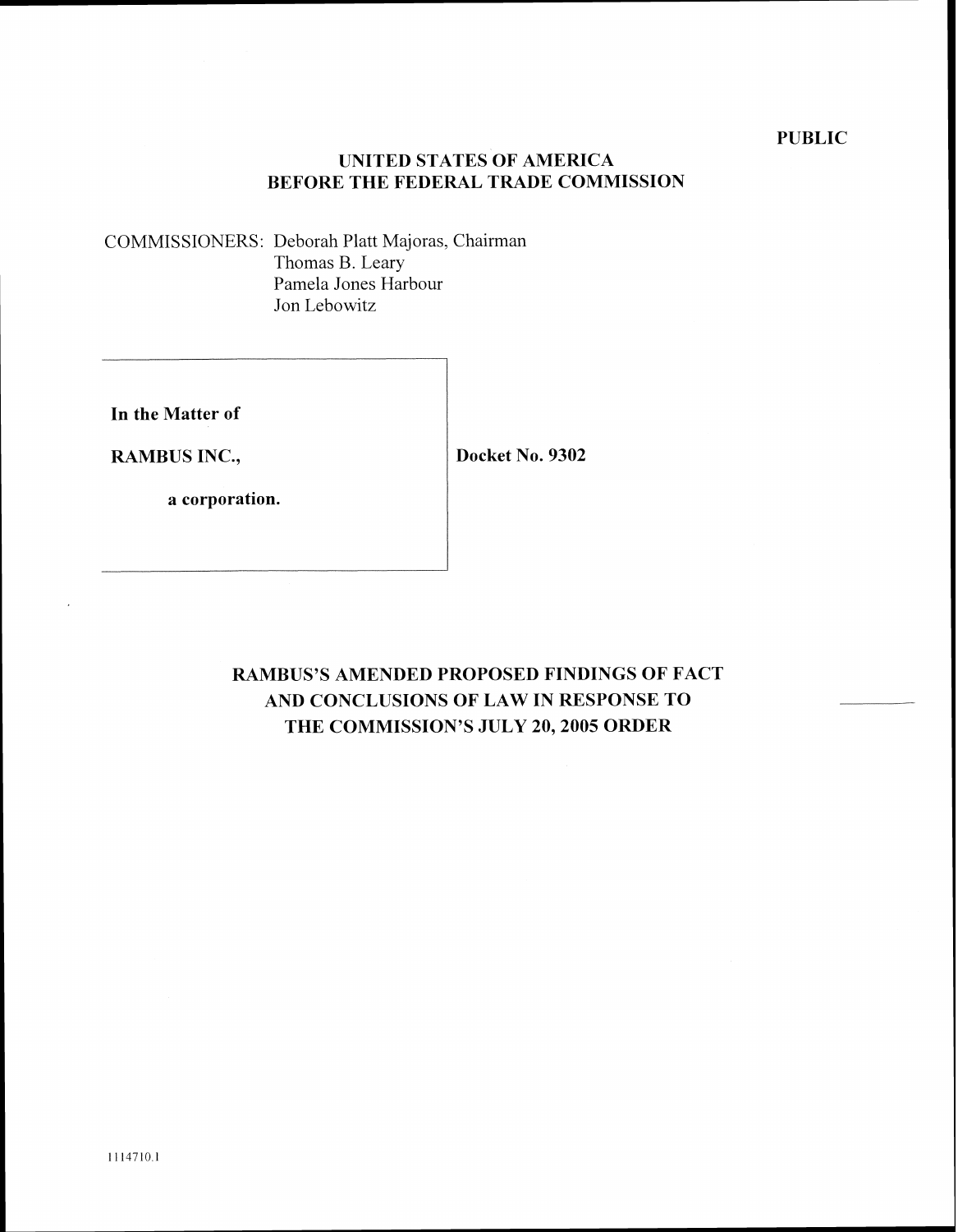### **I. INTRODUCTION**

Pursuant to the Commission's July 20, 2005 and August 4.2005 Orders, respondent Rambus Inc. ("Rambus") respectfully submits its enclosed amended proposed findings of fact and conclusions of law relating to the supplemental evidence admitted into evidence as a result of the Commission's July 20, 2005 Order.

Rambus's proposed findings and conclusions are intended to supplement and amplify the following:

(1) Rambus's Responses to Complaint Counsel's Proposed Findings of Fact ("RRFF"), filed on or about September 29, 2003, at RRFF 1718-1758;

(2) Rambus's opening brief on appeal, filed on June 4, 2004, at pp. 35-36;

(3) the findings and conclusions by Chief Judge hlcGuire at **17** 983-1009 and pp. 243-245 of the Initial Decision; and

(4) such other proposed findings, portions of the Initial Decision, or other matters as may be specifically referenced herein.

### **11. RAMBUS'S AMENDED PROPOSED FINDINGS OF FACT'**

# **A. Rambus Adopted A Document Retention Policy Based On The Advice Of Counsel.**

1619. In January 1998, Rambus began to meet with attorneys at the law firm of Cooley Godward to discuss issues relating to patent licensing. At their first meeting on February 12, 2004, Cooley Godward partner Dan Johnson advised Rambus to adopt a document retention policy; RX 2521 (DTX 9023) at 11:24-12:1 (Johnson 11/23/04 *Infineon* Dep.) ("So I can—I can tell you that at the first meeting. I advised Mr. Karp that Rambus needed a document retention policy"); RX 2500 (DTX 3681) at 1 (Mr. Karp's notes from February 12, 1998 meeting

Rambus had previously submitted Proposed Findings of Fact **1***T* 1-1618. For the convenience of the Commission and the parties. Rambus will commence these amended proposed findings at **7** 1619.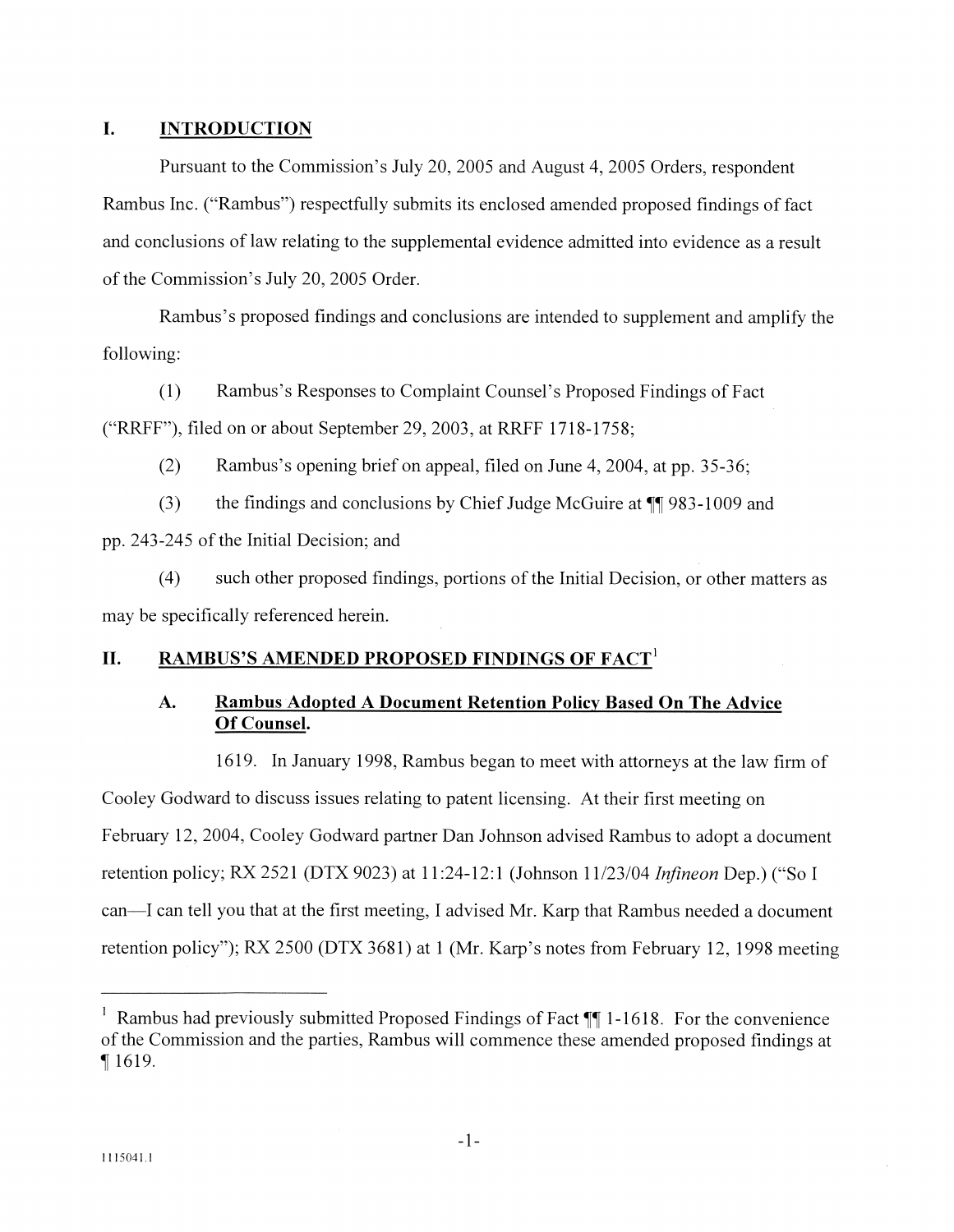with lawyers from Cooley Godward) ("need company policy on document retention policy"); CX 5069 (DTX 9009) at 376:4-23 (Karp 10/8/04 *Infineon* Dep.) ("the outside counsel was suggesting [a document retention policy] from the very first time I met with them").

1620. Mr. Johnson is a highly accomplished and respected member of the legal community. RX 2522; RX 2523 (PTX 9525) at 196:7-197: 16 (Johnson 1 1/23/04 *Infineon* Dep.). Mr. Johnson also has extensive knowledge about the legal requirements for document retention policies. He has advised between 20 and 30 companies about such policies and has lectured about document retention policies and electronic discovery at ABA and PLI seminars. *Id.* at 204: 1-7; RX 2521 (DTX 9023) at 35: 13-1 5 (Johnson 11/23/04 *Infineon* Dep.).

1621. Mr. Johnson testified that when he first met with Mr. Karp. he determined that Rambus "had no practice or policies that related to the gathering of documents, and storing these documents, and getting rid of documents that were simply accumulating over time." RX 2521 (DTX 9023) at 34:9-17 (Johnson 11/23/04 *Infineon* Dep.). Johnson advised Karp that Rambus needed to address this situation by instituting a document retention policy. *Id.* 

1622. Mr. Johnson testified that he advised Rambus to adopt a document retention policy for three principal reasons. First, Rambus needed to reduce paper document search costs in the event that Rambus was someday required to respond to subpoenas or document requests that might possibly be issued in connection with future lawsuits or investigations, including those in which Rambus was not a party.  $RX 2521 (DTX 9023)$  at  $34:8-$ 37:7 (Jollnson 11/23/04 *Infineon* Dep.). Second. Mr. Johnson advised Rambus to adopt a document retention policy to reduce search costs for electronic documents in the same situation, particularly in light of the problems that arise from having to search obsolete or corrupted backup media. *Id.* Third, Mr. Johnson felt it would be useful for Rambus to have a company-wide standard for the retention and destruction of documents, because the absence of such a standard might be cited by a future litigant as evidence of spoliation.  $RX$  2522;  $RX$  2523 (PTX 9525) at 219:23-220: 18 (Johnson 11/23/04 *Infineon* Dep.).

 $-2-$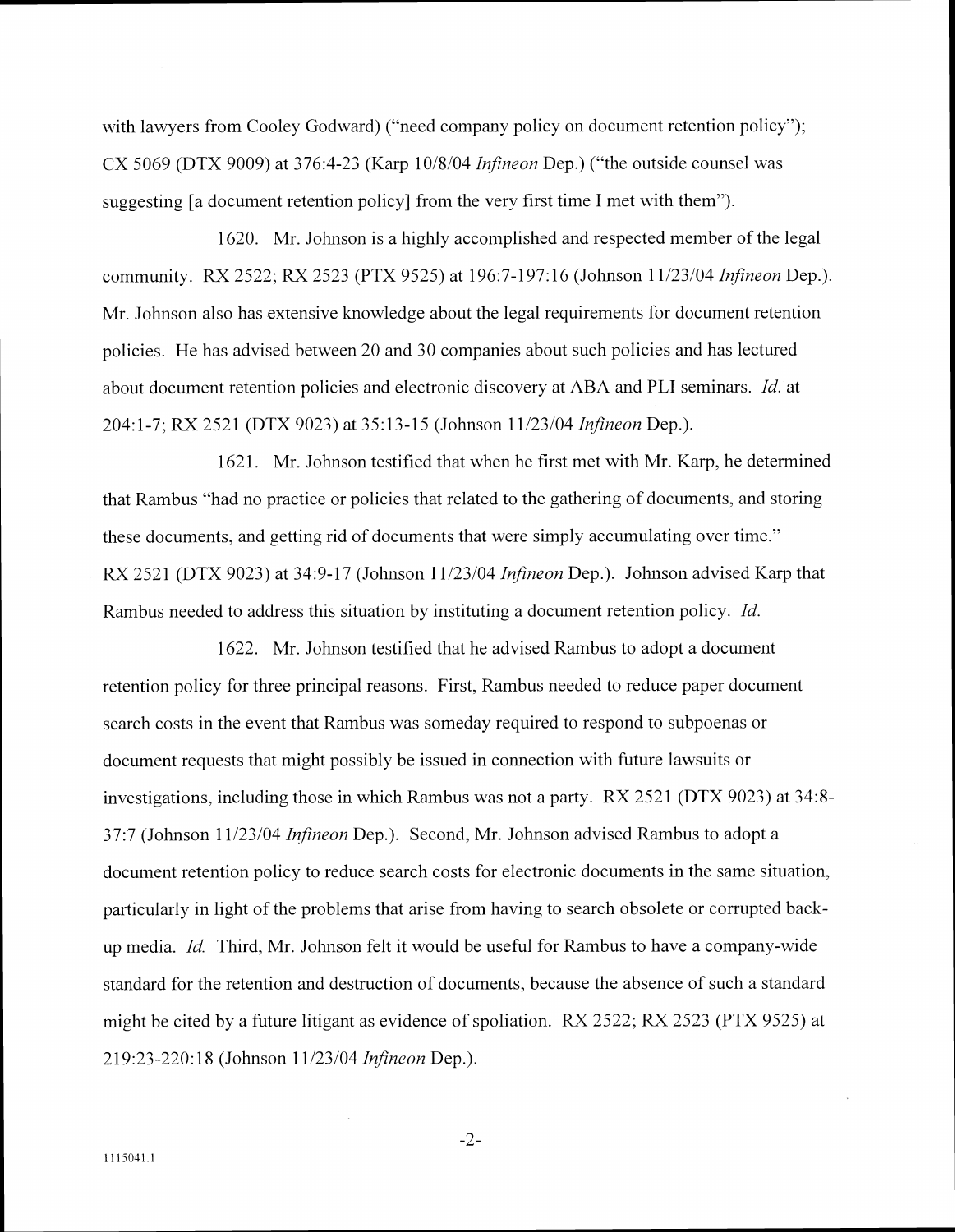#### **B. The Specific Terms Of Rambus's Policv Were Recommended By Counsel.**

1623. In March 1998. one of Mr. Johnson's partners at Cooley Goduard, Diane Savage, forwarded to Mr. Karp a detailed memorandum on the subject of document retention policies. RX 2502 (DTX 3676) (March 19, 1 998 Memorandum Re: Document Retention Policy Guidance); CX 5068 (DTX 9008) at 25: 1-33:8 (Savage 10/12/04 *Infineon* Dep.).

1624. Mr. Karp drafted Rambus's document retention policy based upon Ms. Savage's legal memorandum, incorporating much of the Cooley Godward language *verbatim. Compare RX 2502 (DTX 3676) (March 19, 1998 Memorandum re: Document* Retention Policies Guidance) *with RX 2503* (DTX 4028) (Rambus's Document Retention Policy); CX 5069 (DTX 9009) at 422:4-18 (Karp 10/8/04 *Infineon* Dep.) ("I created [the policy] and pretty much word-for-word from what's in [the legal memorandum]").

1625. With respect to electronic mail and documents, Cooley Godward advised Rambus to "remove email from the system servers on a periodic basis" and that "tape back ups of email should be destroyed on a periodic basis." RX 2502 (DTX 3676) at 7 (March 19, 1998 Memorandum re: Document Retention Policy Guidance). The Cooley Godward lawyers also advised Rambus that "the Company and individual employees should be discouraged from archiving email," and counsel recommended that "E-mail that needs to be saved should be either: (a) printed in hard copy and kept in the appropriate file, or downloaded to a computer file and kept electronically or on disk as a separate file." Id.

1626. Rambus adopted its outside counsel's advice on these issues. The Rambus policy provided with respect to "Electronic Mail and Documents" that: "Rambus maintains complete system tape back-ups for a period of 3 months. Employees should not utilize email as a place to save documents beyond 3 months. Email that is required to be saved more than 3 months can be kept either in paper or a separate file on you hard drive." RX 2503 (DTX 4028) at 1 (Rambus's Document Retention Policy).

1627. With respect to contracts, the Cooley Godward lawyers advised that "Final, execution copies of all contracts entered into by the Company should be kept by the

 $-3-$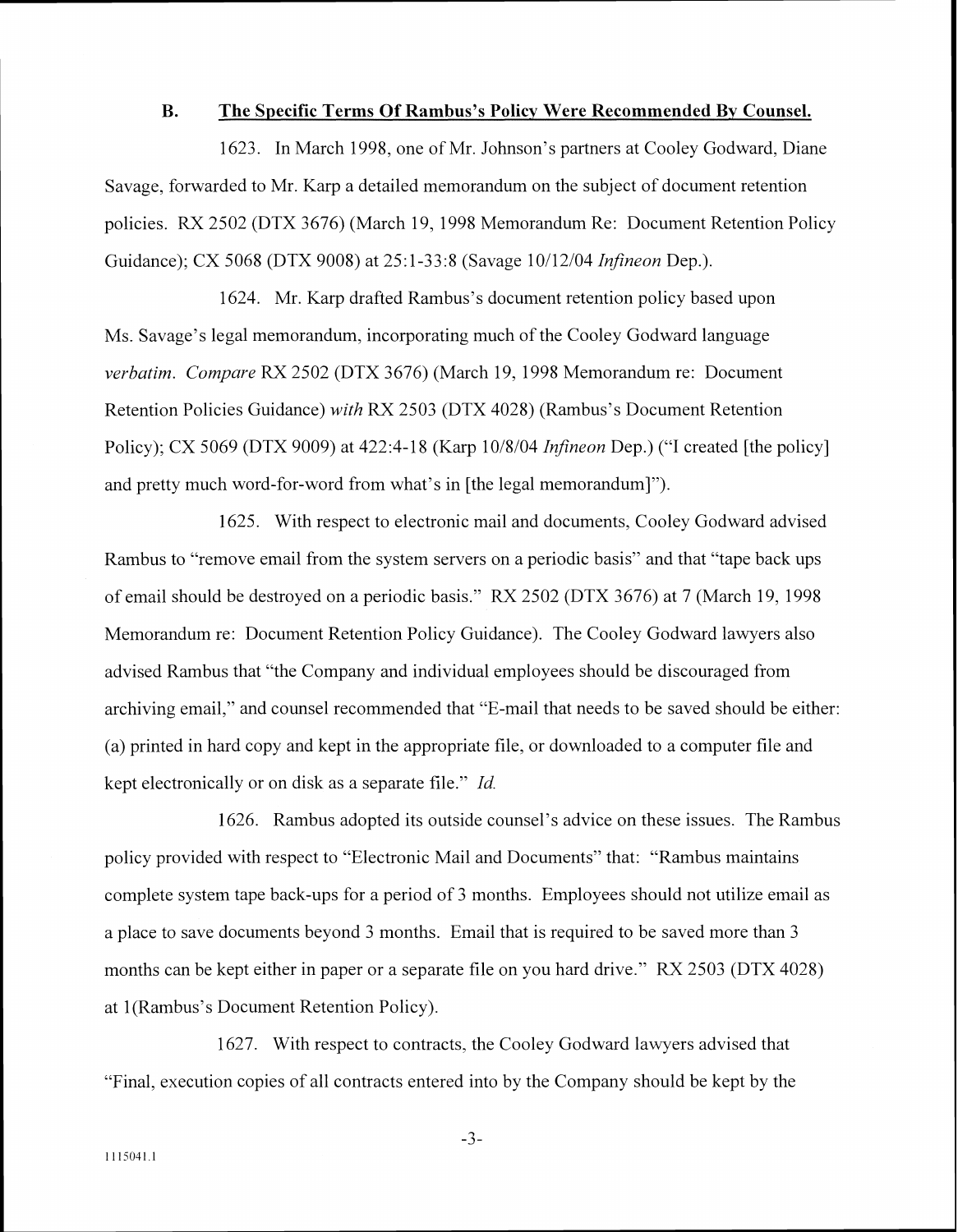Company. The Company should. upon execution of a contract. destroq or systematically discard all internal drafts and any materials used during negotiations that are not part of the final contract." RX 2502 (DTX 3676) at 6 (March 19. 1998 Memorandum re: Document Retention Policy Guidance).

1628. Once again, Rambus's policy closely tracks the advice it had received from its outside counsel. The Rambus policy provides: "Final, execution copies of all contracts entered into by Rambus are kept for at least 5 years after expiration of the agreement, and longer in the case of publicly filed contracts. All drafts. . . should be destroyed or systematically discarded." RX 2503 (DTX 4028) at 2 (Rambus's Document Retention Policy).

1629. The Cooley Godward lawyers also addressed Rambus's "Development" Documents and Trade Secrets" and advised that "Laboratory and development documents are often subject to intellectual property protection in their final form  $(e, g)$ , patents and copyrights). .. The Company should keep all laboratory and development notebooks... The Company should keep all documents designated as containing trade secret information for at least the life of the trade secret." RX 2502 (DTX 3676) at 6 (March 19. 1998 Memorandum re: Document Retention Policy Guidance).

1630. As it had done with the other categories of documents. Rambus's policy closely tracked its counsel's suggestions with respect to lab notebooks and similar documents. The Rambus policy provides that "Engineering and development documents are often subject to intellectual property protection in their final form (e.g. patents, copyrights, trade secrets, proprietary information). The documents, notebooks, computer files, etc.. relating to patent disclosures and proof of invention dates are of great value to Rambus and should be kept permanently." RX 2503 (DTX 4028) at 1 (Rambus's Document Retention Policy).

1631. As to press releases and public filings such as  $10-K$ 's, the Cooley Godward lawyers recommended that Rambus "retain permanent copies of all press releases and publicly filed documents" but that "[a]ll drafts of publicly disseminated documents should be

 $-4-$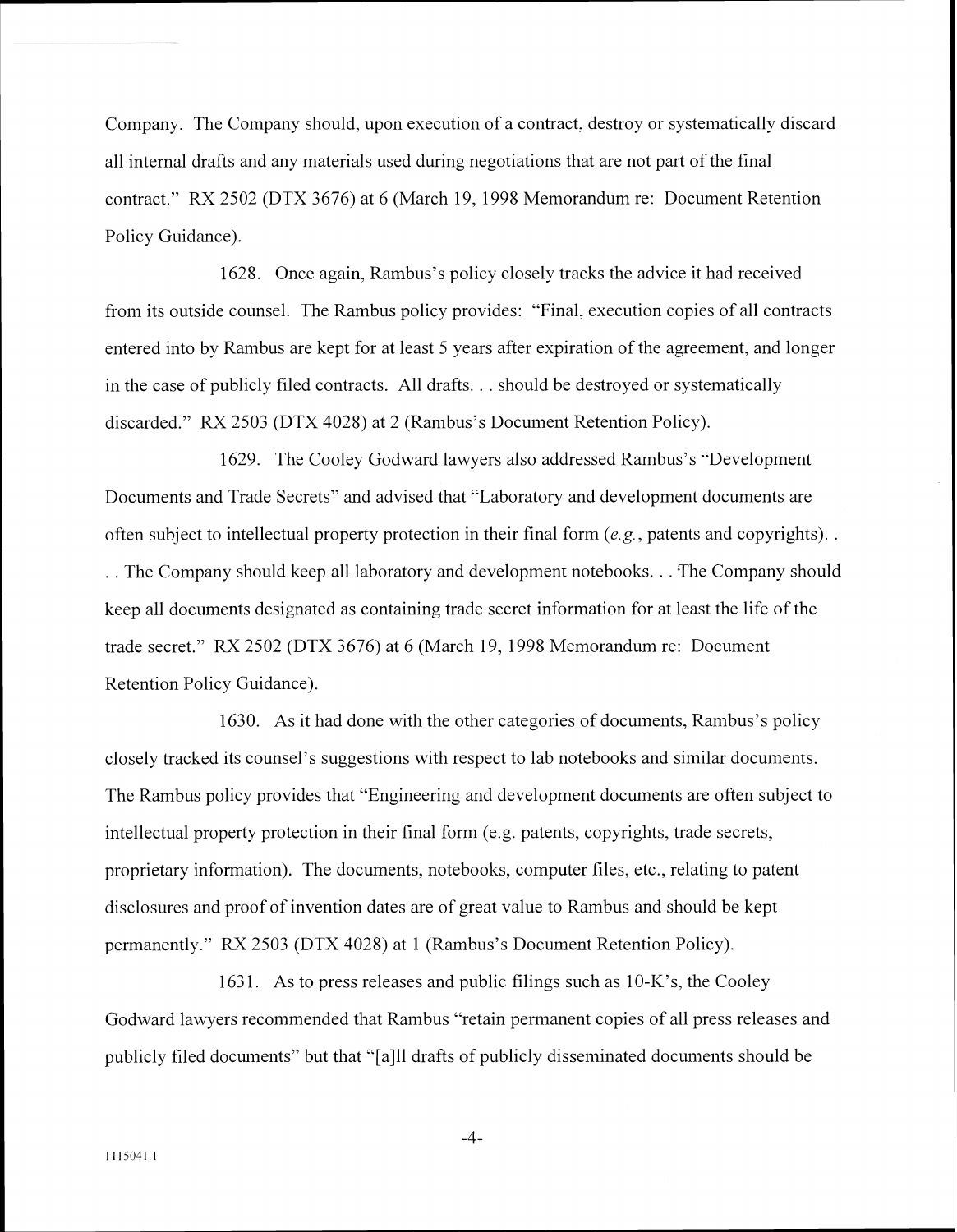destroyed upon publication of the document." RX 2502 (DTX 3676) at 4 (March 19, 1998 Memorandum re: Document Retention Policy Guidance).

1632. Once again, Rambus followed its counsel's advice, and its policy provides that "Rambus retains permanent copies of all press releases and publicly filed documents. All drafts of public documents should be destroyed upon publication of the documents." RX 2503 (DTX 4028) at 1 (Rambus's Document Retention Policy).

### **C. Rambus's Document Retention Policy Is A Content-Neutral Retention Policy Common To Many Companies.**

1633. The terms of Rambus's two page document retention policy, based on the terms recommended by counsel, refer only to categories of documents and are content neutral. RX 2503 (DTX 4028) at 1-2. The policy contains no directive to discard documents relating to specific companies or to certain subjects. The policy does not "target" for destruction, for example. JEDEC or JEDEC-related documents. *Id.* 

1634. The memorandum sent to Rambus by Cooley Godward was based on a form memorandum drafted by the law firm for its clients.  $CX 5068 (DTX 9008)$  at  $27:1-5$ . (Savage 10/12/04 Infineon Dep.). Mr. Johnson testified that he had advised 20 to 30 clients on the same standard policies. RX 2522; RX 2523 (PTX 9525) at 204:1-7 (Johnson 11/23/04 *Infineon Dep.*); *see also id.* at 159:8-9 ("we gave them the traditional standard advice").

1635. Rambus employees testified that Rambus's policy was consistent with policies they had seen or been subject to at other companies. *E.g* . RX 2548: RX 2549 (PTX 9523) at 20:2-8 (Larsen 5/18/04 *Infineon Dep.*); RX 2540; RX 2541 (PTX 9517) at 361 :18-363:6 (Steinberg 10/6/04 *Infif.reon* Dep.); RX 2528: RX 2529 (PTX 9509) 578:13-17 (Diepenbrock 10/11/04 *Infineon* Dep.) ("It looked like the document retention policy that Mr. Karp established was consistent with other policies I had seen in place at another company. and it seemed like [this] was something in the normal course of business.").

 $-5-$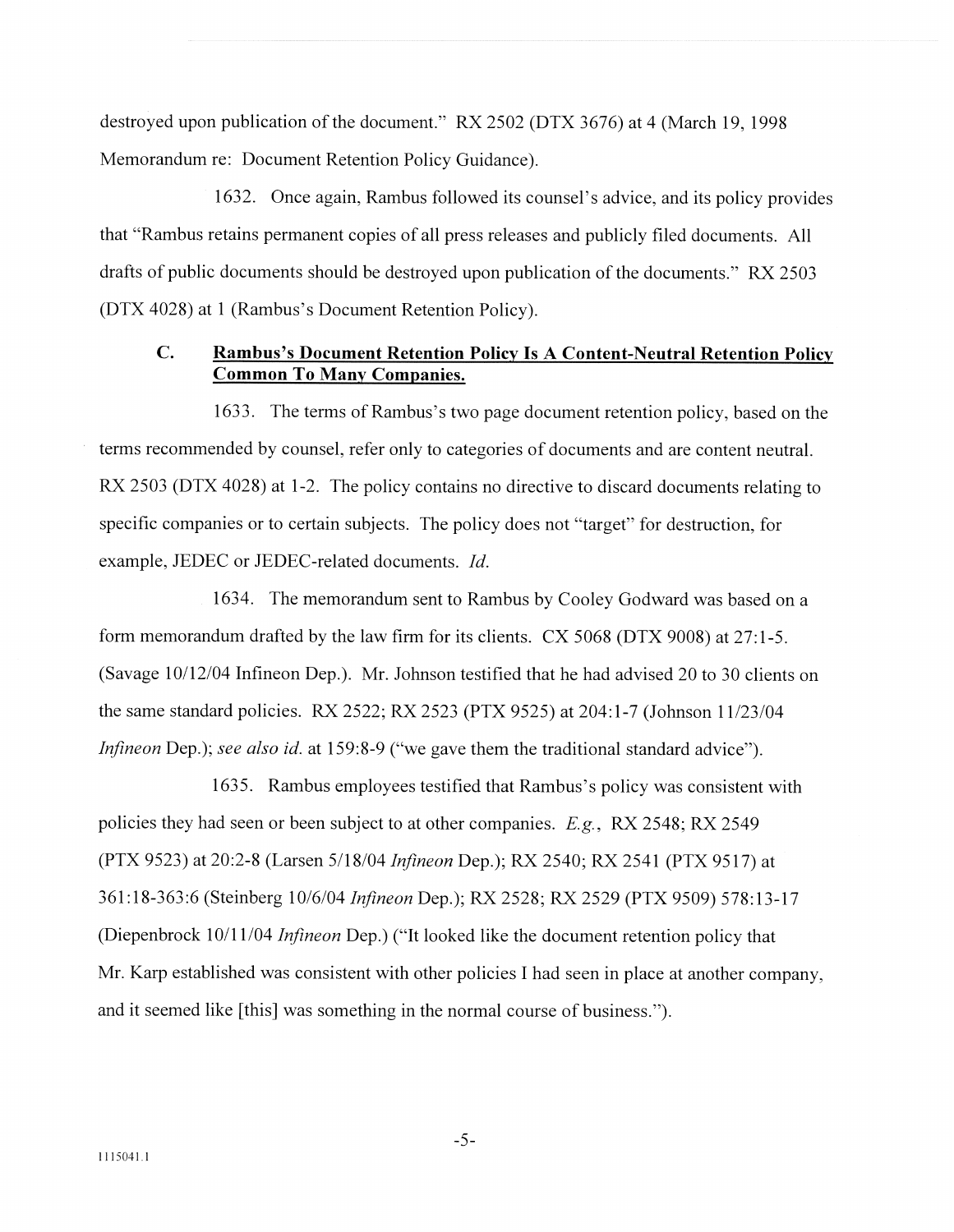### **D. Rambus's Outside Counsel Assisted In And Approved The Presentation Of The Document Retention Policy To Rambus Employees.**

1636. The Cooley Godward firm did not simply recommend specific policy language to Rambus. The firm also advised Rambus how to implement the policy. RX 2522; RX 2523 (PTX 9525) at 71:8-25 (Johnson 11/23/04 *Infineon* Dep.).

1637. Mr. Johnson advised Rambus that: (1) it should "have a program where they communicated to all their managers the scope of the policy"; (2) it needed to have someone "who would be responsible for the policy, because engineers are typically a very independent bunch"; and (3) it should "clearly identify" for employees those categories of documents that "should and should not" be kept. *161'.* 

1638. Rambus's outside counsel also gave on-site assistance in the initial steps of the policy's implementation. On July 22, 1998, Mr. Johnson made a presentation to Rambus's managers regarding the need for, and parameters of, the new document retention policy. RX 2504 (DTX 3686) (Johnson's slide presentation to Rambus managers regarding the document retention policy).

1639. At the managers meeting, Mr. Johnson presented an "overview" of the policy, emphasizing its "goals and objectives." RX 2521 (DTX 9023) at 171:16-172:16 (Johnson 1 1/23/04 *Infineon* Dep.).

1640. As part of his presentation, Mr. Johnson specifically warned Rambus managers that destroying relevant documents once litigation commenced would be improper. RX 2504 (DTX 3686) at R124523. 124527-28, 124545-49; RX 2522: RX 2523 (PTX 9525) at 21 6:24-217:6 (Johnson 1 1/23/04 *Infineon* Dep.): RX 2524, RX 2525 (PTX 9503) at 275: **2** 5-22 (Barth  $2/26/04$  *Infineon* Dep.).

1641. In explaining the document retention policy to Rambus managers, Mr. Johnson recounted what he referred to as a "horror story" of a client that had incurred \$100,000 in expenses searching corrupted and obsolete backup tapes in response to a subpoena, as well as other e-mail discovery "horror stories." RX 2522; RX 2523 (PTX 9525) at 220:25-

 $-6-$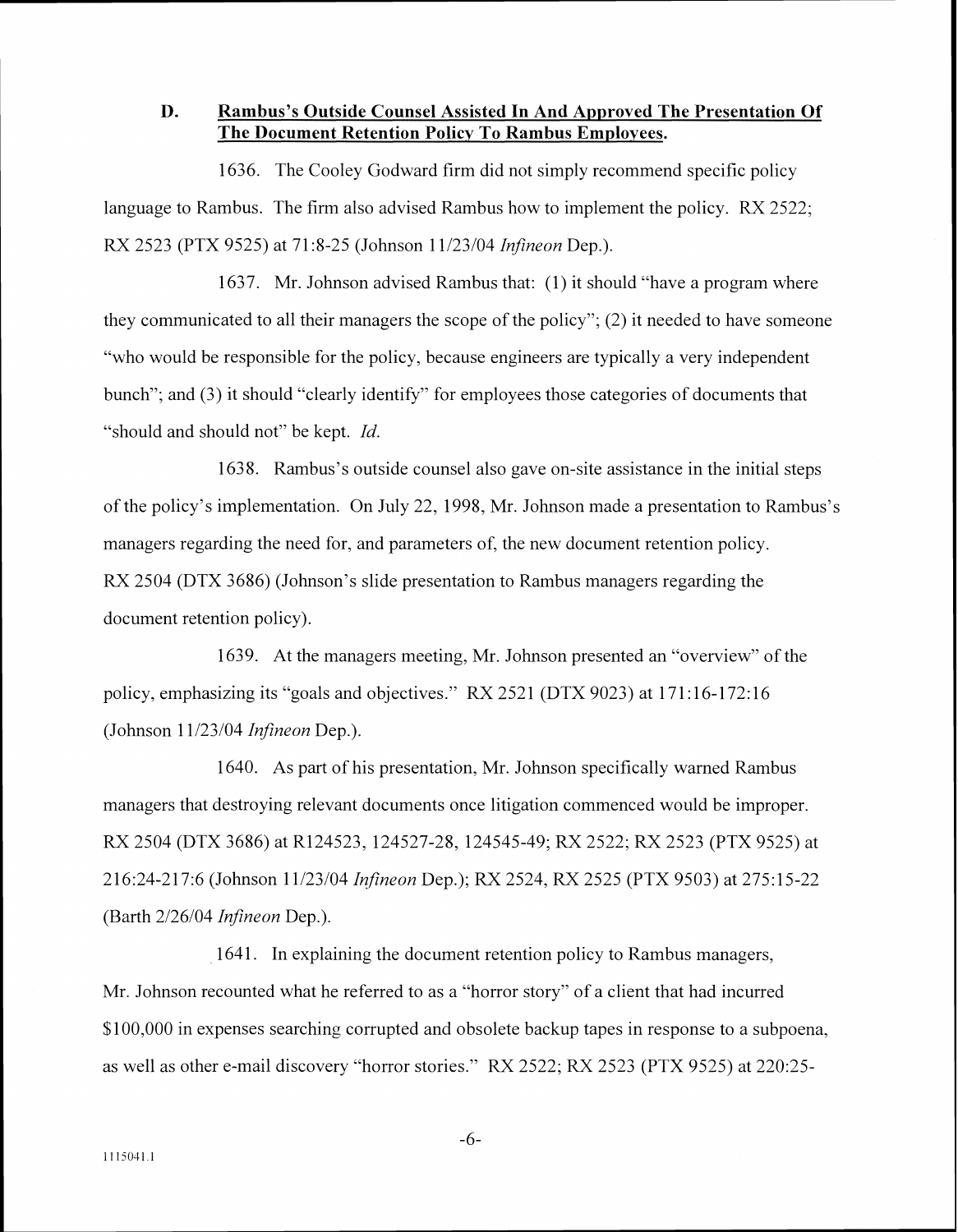222:: (Johnson 11 123104 *Infineon* Dep.). Mr. Johnson testified that he had used his -'horror stories" in similar circumstances and on continuing education panels regarding document retention issues. *Id.* 

1642. Mr. Johnson gave careful attention in his presentation to issues relating to emails in order to emphasize to Rambus employees that emails and electronic documents should be treated in the same way as paper documents. RX 2504 (DTX 3686) at 124525-6. 124550: RX 2522; RX 2523 (PTX 9525) at 171 :5-8 (Jolmson 11/23/04 *Infineon* Dep.) ("if you don't call out e-mail. most people don't think of it as a document, or they didn't in those days. So you needed to call e-mail out so that they understood"). Mr. Johnson explained that "the problem that you're trying to avoid is having to search tons and tons of irrelevant data to try to find something that might be germane." RX 2522; RX 2523 (PTX 9525) at  $186:11-187:13$  (Johnson 11/23/04 *Infineon* Dep.).

1643. In addition to Mr. Johnson's slides, Mr. Karp prepared slides for presentation to Rambus employees that were based on the document retention policy and the Cooley Godward memorandum. CX 5069 (DTX 9009) at 471 :22-472:8 (Karp 10/8104 *Infineon*  Dep.). These slides were reviewed and approved by Mr. Johnson. RX 2522; RX 2523 (PTX 9525) at 165:23-166: 14 (Johnson 1 1/23/04 *Infineon* Dep.). Mr. Johnson suggested, for example, that Mr. Karp add to his slide presentation the statement that "Elimination of email is an integral part of document control." RX 2524; RX 2525 (PTX 9503) at  $170:8-171:8$  (Johnson 11/23/04 *Infineon* Dep.). He also suggested, consistent with his focus on email "horror stories." that Mr. Karp add the line "email is discoverable in litigation or pursuant to subpoena." *Id.* 

1644. Moreover, the slides that Mr. Karp prepared for Mr. Johnson's review repeatedly directed Rambus employees to "look for things to keep." RX 2505 (DTX 4024) (Document retention policy presentation slides). Mr. Johnson testified that when he saw that directive on Mr. Karp's slides, he told Mr. Karp that the result would be "the retention of more documents than [Rambus employees] were otherwise required to keep." RX 2522; RX 2523 (PTX 9525) at 163:10-15 (Johnson 11/23/04 *Infineon* Dep.). Mr. Johnson testified that:

 $-7-$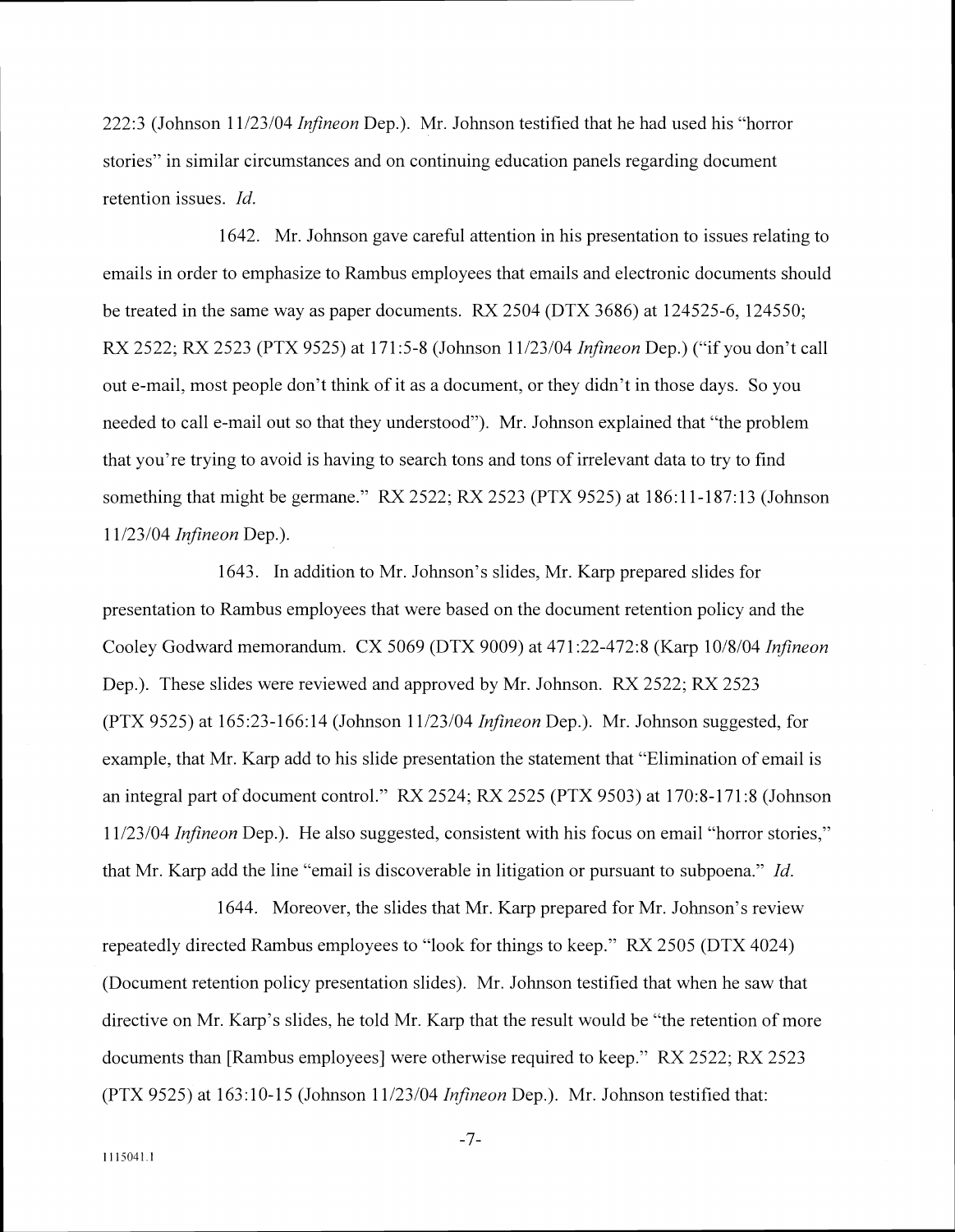"when you tell folks to look for things to keep, they're going to keep more stuff than they might otherwise.

So in effect uhat he had done was that he had gotten a document retention program and essentially undercut it. And I said okay. You know, they were so concerned about throwing something out erroneously, that he put in the language about "Look for things to keep," and I said okay. uhat that's going to mean is you're going to have a very narrow policy here."

#### *Id.* at 159:15-23.

1645. In and after July, 1998, Mr. Karp introduced the document retention policy to numerous employees within Rambus, using the overhead slides that had been reviewed and approved by Mr. Johnson. CX 5069 (DTX 9009) at 46621 -467:25 (Karp 1018/04 *Infineon*  Dep.). Employees were told that Rambus was concerned about the expense of conducting a search for documents and data and that a properly implemented document retention policy could reduce the expenditure of both time and money if a search needed to be done. RX 2524; RX 2525 (PTX 9503) at 257:19-258:11 (Barth 2/26/04 *Infineon* Dep.) ("the intent was... we had a tremendous amount of material. . . if we were to get in litigation, we would end up having our engineers spending most of their time sorting through all that stuff. And so we needed to get rid of things that mere not useful. . . . Not usefill, in general. Just reduce the mess of junk that was laying around, so we wouldn't have to sort through it."); id. at 304:2-6 ("our intent was to reduce the volume of documents so ue didn't waste engineering time"); RX 2528; KX 2529 (PTX 9509) at 53923-540: 1 1 (Diepenbrock 1011 1/04 *Ir7fineon* Dep.) (testifying to discussion "with regard to the expense of producing e-mails if litigation were to take place. I think that was mentioned.").

 $-8-$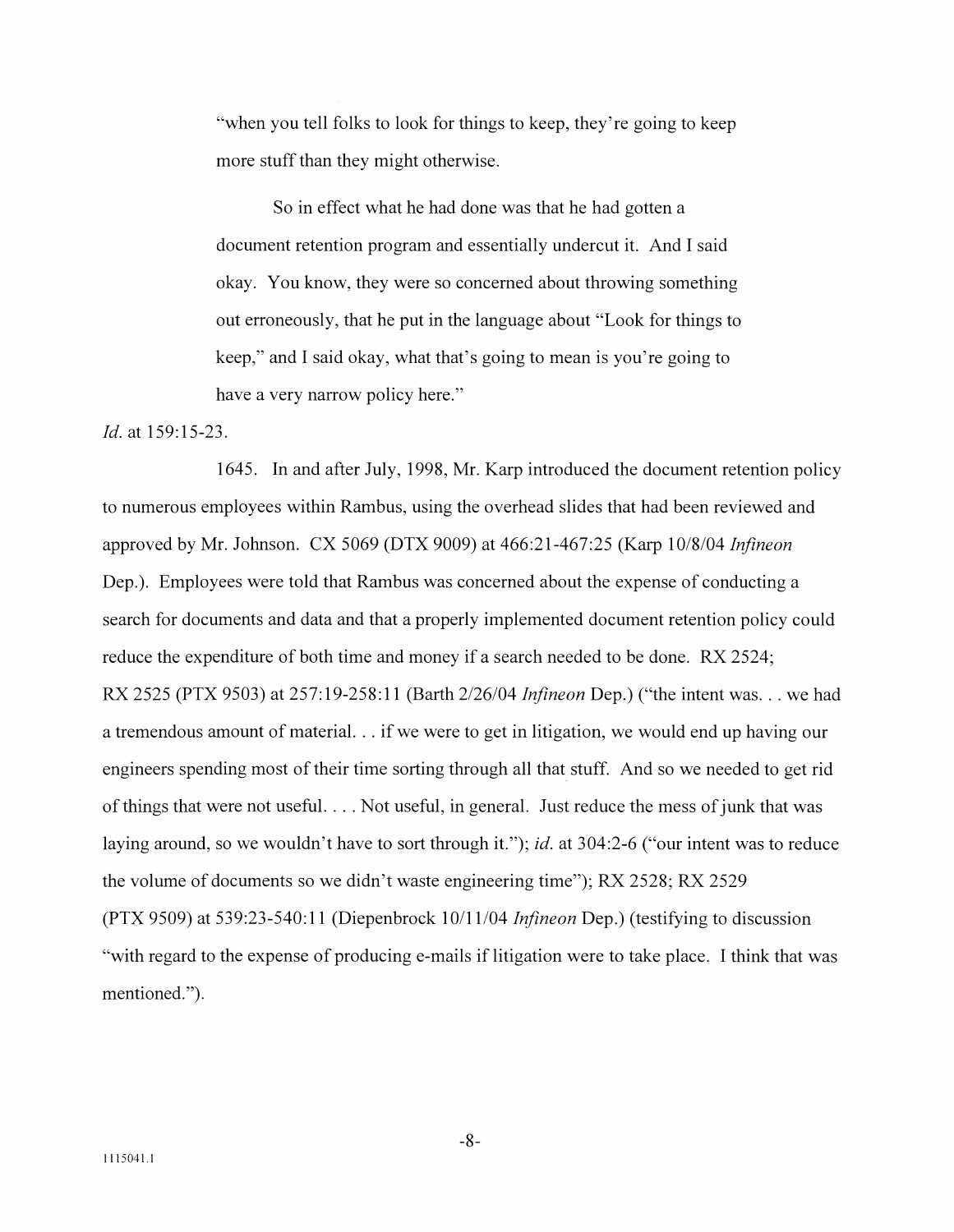# **E. Rambus Employees Followed The Content Neutral Guidelines Of The Document Retention Policy.**

1646. On September 3 and 4, 1998, Rambus employees participated in a company wide housecleaning. more colloquially referred to as a "shred day." *See* CX 5071 (DTX 9017) at 42:21-47:6 (Kaufman 5/18/04 *Infineon Dep.*); RX 2534; RX 2535 (PTX 9514) at 392:s-394:23 (Roberts 10114104 *Infineon* Dep.). Employees were instructed to follow the document retention policy guidelines to determine what to keep and what to throw away. *Id.* Employees were given burlap sacks for material that needed shredding. *Id* The burlap sacks were then taken to a shredding truck in the parking lot of the company and their contents destroyed. *Id.* At the close of business on September 3, 1998, Rambus served pizza and beer to its employees. CX 5071 (DTX 9017) at 46:13-47:6.

1647. A year later, on August 26, 1999, Rambus had another housekeeping event or "shred day" similar to the first. At the end of the day, Rambus again served refreshments to employees. CX 5071 (DTX 9017) at 88:25-90:14 (Kaufman 5/18/04 *Infineon* Dep.).

1648. Rambus's use of burlap bags and shredders during the house keeping days is unremarkable. Because Rambus's work involves research and development, and because its documents often include confidential information that is proprietary to Rambus or obtained from third parties under NDA's, there is nothing unusual about shredding; shredders are a widely used and appropriate method of destroying confidential material. *See* RX 2534; RX 2535 (PTX 9514) at 393:2-30 (Roberts 10114104 *Infineon* Dep.). As a regular practice even before the shred day. employees had a box in their office area for confidential documents that needed to be shredded instead of put in the trash can, and a truck came once a week to pick up the documents for shredding. RX 2534; RX 2535 (PTX 9514) at 393:3-303:11, 398:22-399:4 (Roberts 10/14/04) *Infineon* Dep.). Rambus managers were also aware that an individual had regularly been seen going through Rainbus's trash receptacles. and they uanted to axoid the possibility of confidential documents being found by such individuals. RX 2534; RX 2535 (PTX 9514) at 393: 12-20 (Roberts 10/14/04 *lnfirqeon* Dep.).

 $-9-$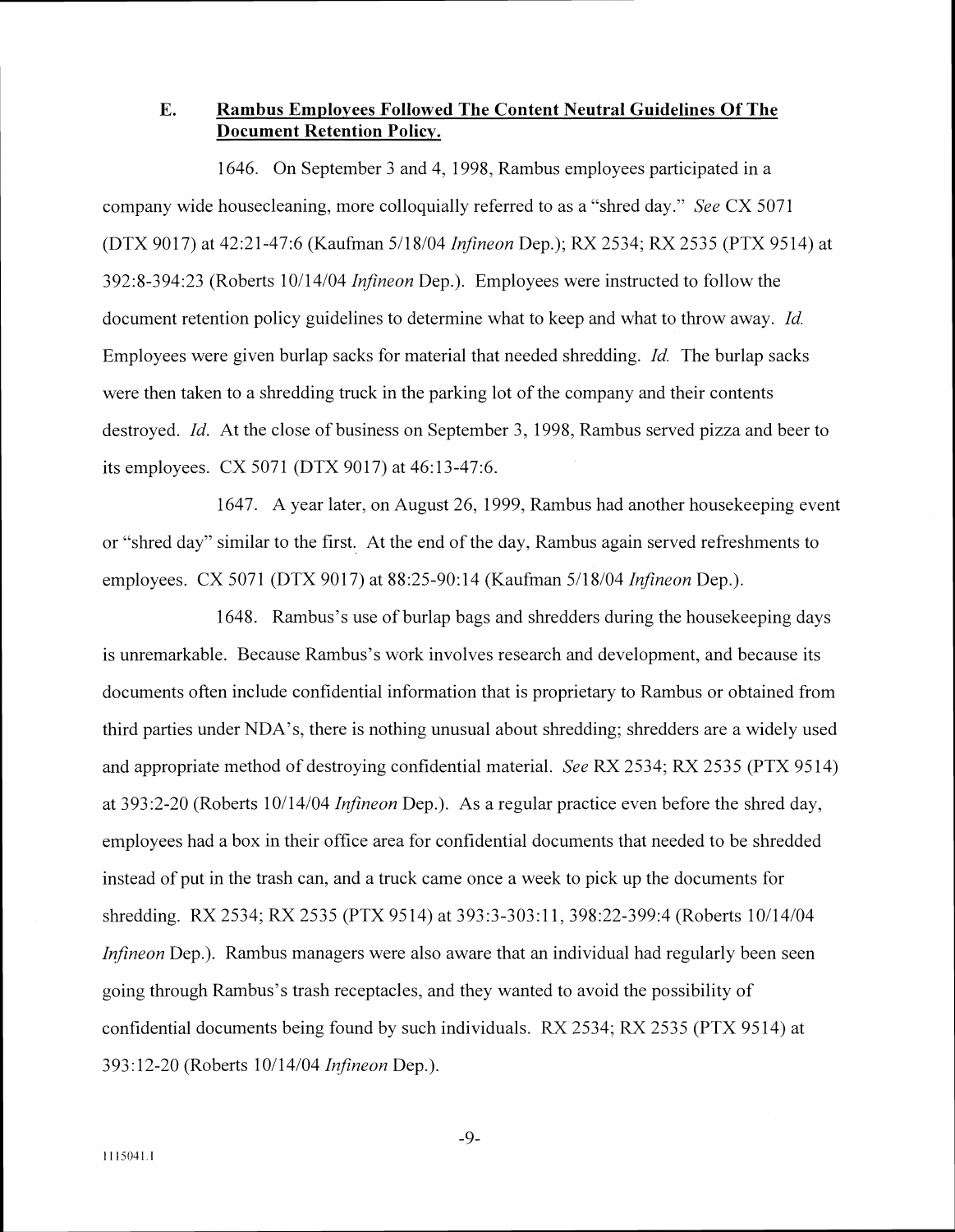1649. The social events at the end of the "shred days" were also unexceptional; Rambus and many other high-technology companies routinely sponsored such events for their employees. RX 2534: RX 2535 (PTX 95 14) at 401 :8-17 (Roberts 10/14/04 *Infineon* Dep.).

1650. The record contains no evidence of the "normal" or "expected" volume of materials that a company of Rambus's size and longevity would have produced and/or routinely discarded. In particular. there is no fact or expert testimony in the record about the disposal habits of other similarly situated engineering or high-tech firms. The use of shredders is, in fact, common in governmental agencies and in corporate America. *See, e.g.*, Pennington, "Appetite" for Destruction," Cincinnati Enquirer (June 30, 2005), p. 1D (available on LEXIS/NEXIS).

1651. The evidence in the record shows that because Rambus had not previously had similar events, employees used the "shred day" to clean out a variety of bulky material  $$ such as old telephone books – that had accumulated over eight years of the company's existence. CX 5069 (DTX 9009) at 5 10:8-16 (Karp 10/8/04 *Infineon* Dep.) ("I wouldn't necessarily characterize it as documents  $\ldots$  because I know there was just all sorts of stuff. You know, loose leaf binders and mostly lots of printouts of computer runs, stacks and stacks and stacks. I would say that was probably the bulk of it, and phone books that went back eight years."); RX 2550; RX 2551 (PTX 9524) at 117:14-118:13 (Stark 5/28/04 *Infineon* Dep.) ("three-ring binders" and "stacks of magazines and photocopies of articles"); RX 2546; RX 2547 (PTX 9522) at 45:10-19 (Kaufman 5/18/04 *Infineon Dep.*) ("I actually used it sort of like a trash bag, so I had empty manila folders, various documents. Even just sort of personal things that I had on my desk that I didn't need anymore"). There is thus no evidentiary basis for a finding that the "shred days" resulted in the destruction of an unusual amount of material.

1652. The evidence presented at trial establishes that Rambus employees followed the guidelines of the policy adopted on the advice of counsel in determining what documents to keep and what to throw away during the 1998 and 1999 shred days (and on a day to day basis). RX 2524; RX 2525 (PTX 9503) at 258:12-259:25, 276:17-24, 301:14-302:23 (Barth, 2/26/04 *Infineon* Dep.): RX 2534: RX 2535 (PTX 9514) at 392:3-397:14 (Roberts

 $-10-$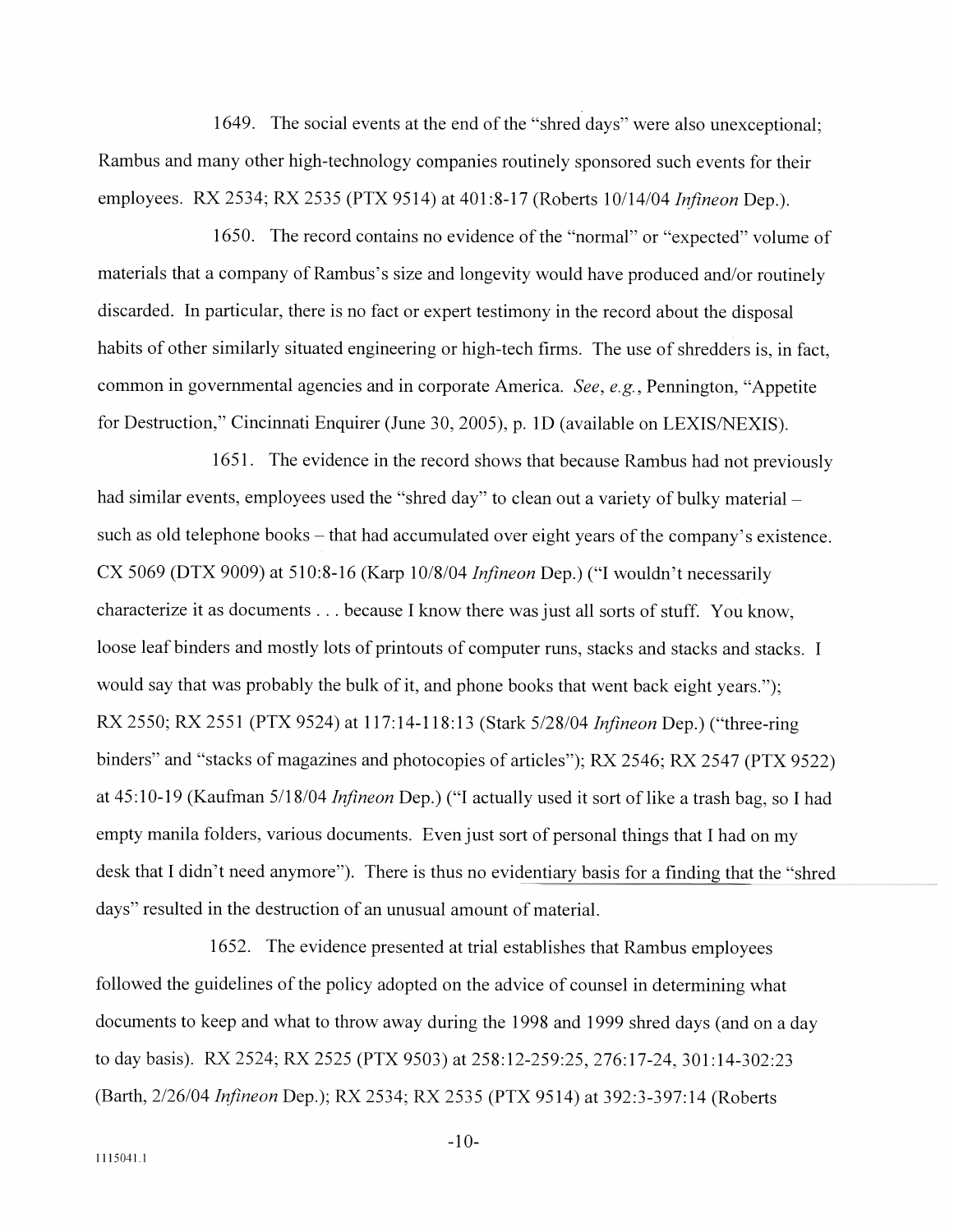1011 4/04 Dep.); RX 2536; RX 2537 (PTX 95 15) at 97:4-98:24 (Hampel 5/28/04 *Infineon* Dep.); RX 2546; RX 2547 (PTX 9522) at 85:7-12 (Kaufinan 5/18/04 *Infineon* Dep.): CX 2082 at 841:16-18 (Crisp 4/13/01 *Infineon Dep.*) ("I definitely made an attempt to go through my files and look for things to keep as [Karp] had directed us to do.").

#### **F. The Document Retention Policv Did Not Target "Harmful" Documents.**

# **1. Rambus's Handling Of Email Under The Document Retention Policy Was Appropriate.**

1653. At the advice of counsel, Rambus told its employees to identify important ernails to keep, save them in hard copy or a separate electronic file, and delete the remainder. RX 2505 (DTX 4024) (Karp slides); RX 2503 (DTX 4028) (document retention policy); RX 2502 (DTX 3676) (Memorandum re: Document Retention Policy Guidance); RX 2516; RX 2517 (PTX 9526) at 343:8-348:17 (Karp 8/7/01 *Micron* Dep.). These instructions were content neutral and were to be applied to any email on any topic. *Id.* 

1654. Consistent with the advice of its counsel. Rambus also instituted a policy of overwriting its back up tapes every three months. CX  $5018$  (DTX 3697) at 1. When this occurred, Rambus employees were reminded to make sure they took steps to archive important e-mails because they could not depend on the company back up tapes for that purpose. *See id.* (e-mail from Mr. Karp and copied to counsel informing employees "you can no longer depend on the full system backups for archival purposes. Any valuable data. engineering or otherwise, must be archived separately"). Rambus specifically consulted with counsel when it made this change and took actions based upon and consistent with that advice. *Id.*; RX 2522; RX 2523 (PTX 9525) at 185: 12-1 88:25 (Jol~nson 1 1/23/04 *Infineon* Dep.).

1655. Mr. Johnson explained this advice in his deposition testimony:

"The problem with it was twofold. One, as I said, with the changing in the technology, even if it took the snapshot every two years, you were still going to be back in the same morass of potentially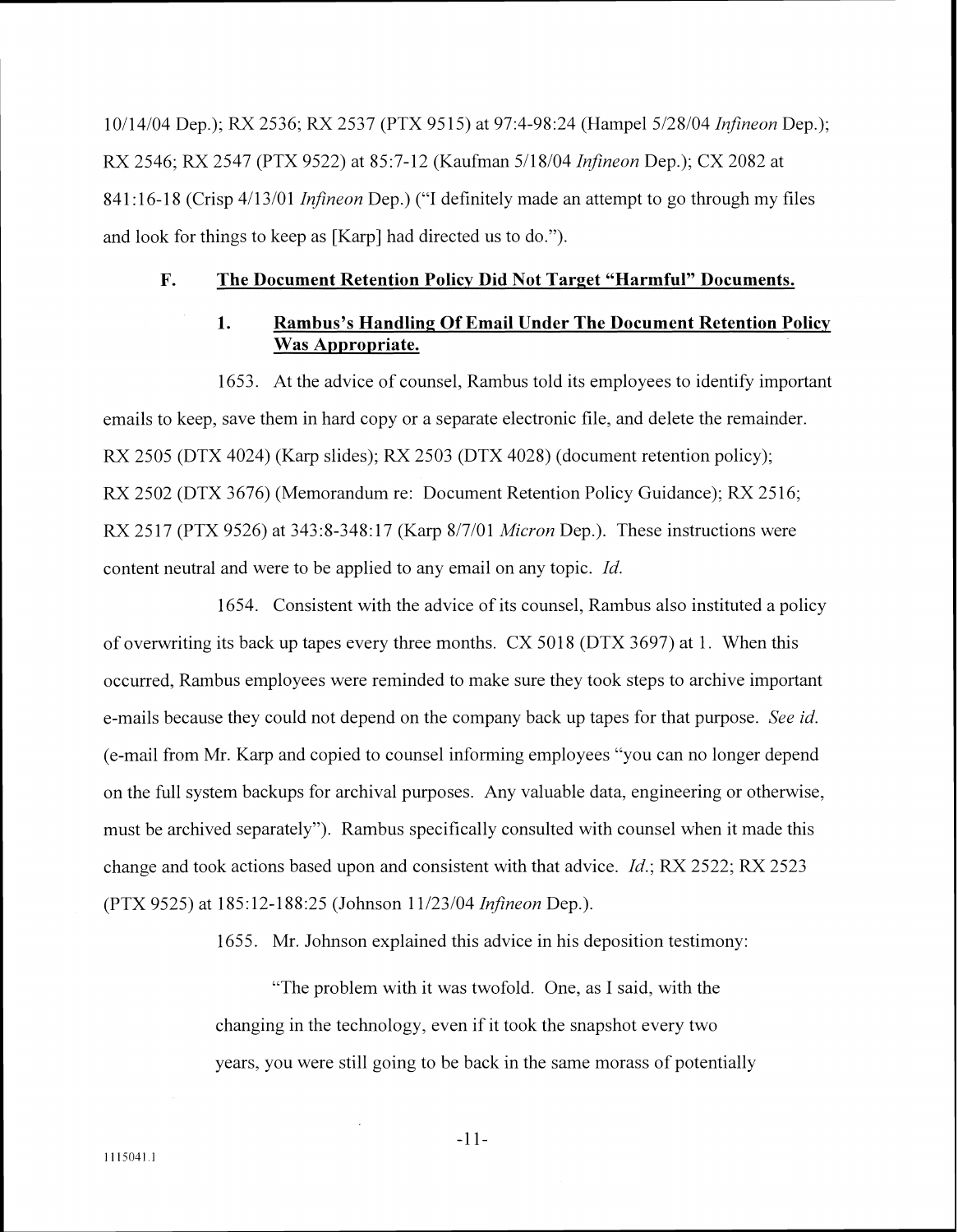corrupted data. It made more sense to make sure you just deleted stuff that was trash and kept the stuff that was, in fact, important. Because otherwise, you got corrupted data, you've got irreconcilable conflicts between systems that would be used to search the data, and you hadn't done anything, other than written down the way in which you were going to hold irrelevancies.

"So what I told them was, if you do that, don't have a document retention program because all you've done is created the same problems that you were trying to avoid. And with the problem that you're trying to avoid is having to search tons and tons of irrelevant data to try to find something that might be germane. And over time the costs would go up dramatically.

"So that is  $-$  that's  $-$  that has happened enough  $-$  it happened to enough clients so if you say it enough, people start to figure it out.

"The first time they get a bill when someone says \$150,000 because we can't – you've got this corrupted data, and the general counsel gets his head chewed off from the chairman. or the CEO. then they want a document retention program.

"So you tell them in advance, do it this may. You're going to be better off long term."

RX 2522: RX 2523 (PTX 9525) at 186: 11-1 87: 13 (Johnson 1 1/23/04 *InJineon* Dep).

1656. Rambus's decision to recycle full system back up tapes every three months as recommended by counsel is a standard practice utilized in many companies. RX 2522; RX 2523 (PTX 9525) at 187:14-188:21 (Johnson 11/23/04 *Infineon* Dep.).

 $-12-$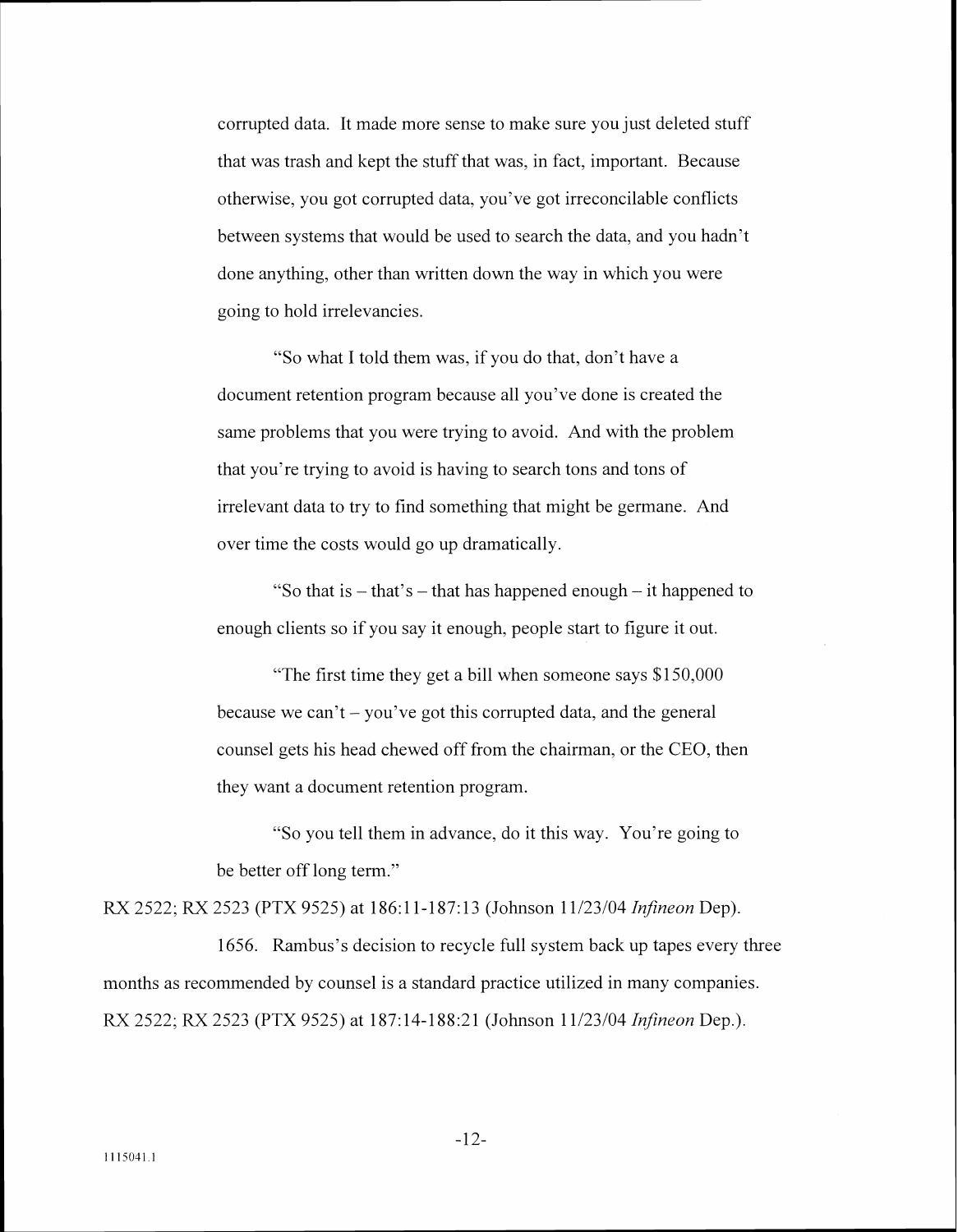1657. While Rambus did institute an established policy for recycling back up tapes, Rambus did *not* implement a program of automatically deleting all emails after three months. RX 2534; RX 2535 (PTX 9514) at 427:7-428:7 (Roberts 10/14/04 *Infineon* Dep.).

### **2. Rambus's Document Retention Policy Did Not Target Internal JEDEC-Related Documents For Destruction.**

1658. The supplemental evidence does not show that JEDEC documents were targeted for destruction by Rambus in any way. There is no testimony or document suggesting that the document retention policy had anything to do with JEDEC or was ever linked to JEDEC documents in any manner. Not a single email or other Rambus document admitted into this record mentions Rambus's participation in JEDEC in connection with the formation or implementation of the document retention policy.

1659. The supplemental evidence does not support an inference that Rambus implemented its document retention program in an effort to cover up some purported impropriety in connection with its attendance at JEDEC meetings.

### **3. Rambus's Treatment Of Its Patent Prosecution Files Followed The Advice Of Counsel And Is Standard Practice.**

1660. Mr. Johnson advised Mr. Karp at the February 12, 1998 meeting that Rambus should clean out its patent prosecution files so the files are the "same as official file." RX 2521 (DTX 9023) at 33: 13-21 (Johnson 11/23/04 *Infineon* Dep.); RX 2500 (DTX 368 1) (notes from Feb. 12. 1998 meeting between Mr. Karp and Cooley. Godward).

1661. The trial record shows that the standard practice for maintenance of patent prosecution files is to conform the files for issued patents to the PTO file. Mr. Johnson described this policy as "standard operating procedure."  $RX 2521 (DTX 9023)$  at 182:3-8 (Johnson 11/23/04 *Infineon* Dep.). Rambus's former patent counsel, Mr. Vincent, testified that Rambus's direction to clean out its patent files was the "accepted norm." RX 2532; RX 2533 (PTX 9511) at 106:13-20 (Vincent 10/15/04 *Infineon* Dep.). Peter Leal, an attorney specializing in licensing who participated in meetings with Rambus regarding its licensing strategy, testified that he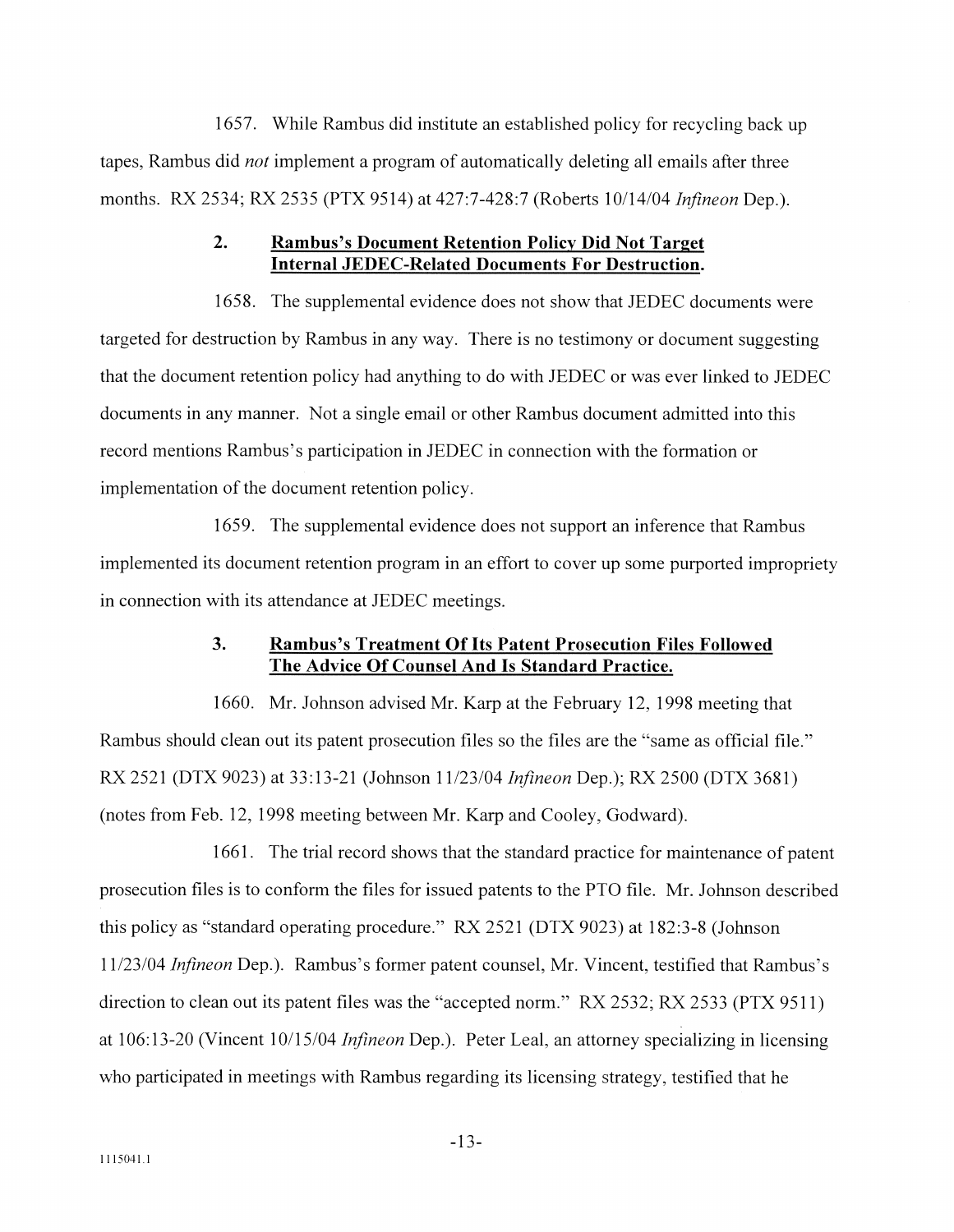"typically advise<sup>[d]</sup> a client" to follow this procedure. RX 2544; RX 2545 (PTX 9519) at 47:2-13 (Leal 10/13/04 *Infineon* Dep.). He also testified that this was the practice at IBM when he worked there. *Id.* at 47:17-48: 1 ("[tlhat's the way we did it back at IBM."). Rambus's former in-house patent counsel, Anthony Diepenbrock, testified that, based upon his experience as a patent attorney, it is the "standard policy" for maintaining patent files. RX 2528; RX 2529 (PTX 9509) at 57523-57622 (Diepenbrock 1011 1/04 *Infineon* Dep.).

# **a. Mr. Karp's direction to Mr. Vincent regarding the cleaning of his files was content neutral and completelv consistent with Mr. Johnson's advice and the standard practice.**

1662. Mr. Vincent's cleaning of Rambus's patent files did not destroy relevant documents. Pursuant to his understanding of the "accepted norm," Mr. Vincent retained all communications with the PTO, all materials related to conception and reduction to practice of the invention, correspondence related to maintenance fees, notes of any teleconferences with the patent examiner, and any prior art. RX 2532; RX 2533 (PTX 9511) at 104:21-106:20, 181:18-21 (Vincent 10/15/04 *Infineon* Dep.).

1663. Moreover. Mr. Vincent cleaned only the patent files and not his general files relating to his work for Rambus; no documents in his Rambus general files were destroyed. Materials relating to JEDEC and Mr. Vincent's advice to Rambus regarding equitable estoppel were not specific to the prosecution of any particular patent application and, therefore. were kept in Mr. Vincent's general files and produced. *Id. See RX 2530*; RX 2531 (PTX 9510) at 530:13-17: DTX 4264 (Mr. Vincent's spreadsheet showing files cleaned); CX 5072 (DTX 9018) at 54:19-57:21 (Vincent 11/30/04 *Infineon Dep.)*.

1664. Mr. Vincent's cleaning of the files in July 2000 had no impact on the documents produced in this litigation. Copies of the files cleaned by Mr. Vincent in July 2000 had already been provided to Rambus and its litigation counsel in connection with the *Hitachi* litigation in January 2000. RX 2530; RX 2531 (PTX 9510) at 543:8-12 (Vincent 10/9/01 *Micron* 

 $-14-$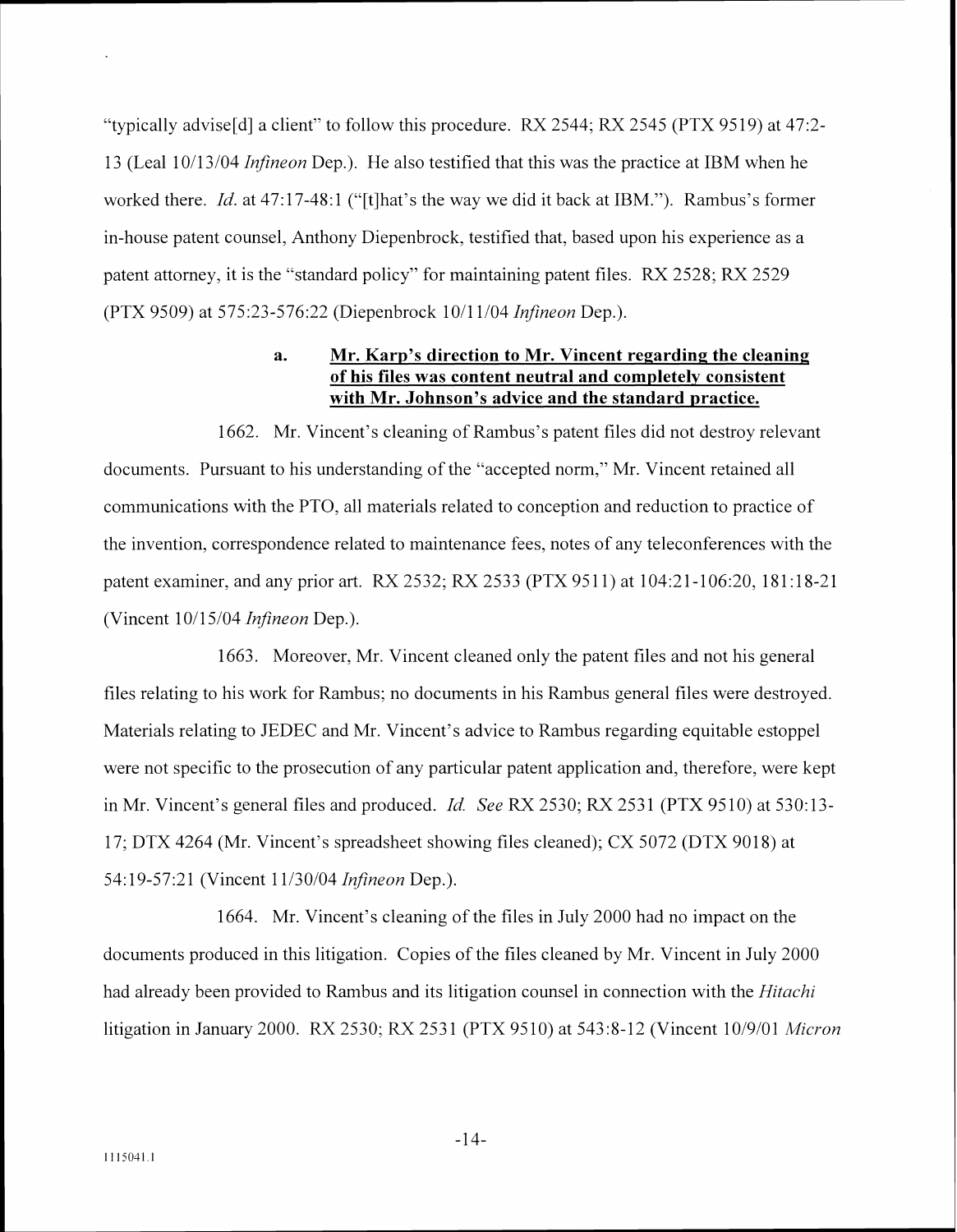Dep.); RX 2508 (DTX 3791). Feb. 1. 2000 Letter from Lester Vincent to Neil Steinberg at BSTZ 00060 (enclosing copies of patent files).

### **b. Mr. Diepenbrock's maintenance of Rambus's internal patent files was appropriate.**

1665. While at Rambus. Mr. Diepenbrock also followed the accepted practice of cleaning patent files once patents had issued. Mr. Diepenbrock does not recall Mr. Karp instructing him to do so; he uas simply following the "understanding" that "depending on the status of the file, if the file went to issuance or was abandoned. that, you know. the file should be looked at, and certain things kept in the files and other things, notes and mental impressions taken out of the files." RX 2528; RX 2529 (PTX 9509) at 573:23-577:10 (Diepenbrock 10/11/04 *Ififineon* Dep.).

1666. Mr. Diepenbrock understood that it was "standard policy" that notes and rnental impressions should be removed from the file "because it was not a part of the record." *Id.* at 576. Mr. Diepenbrock testified that cleaning the files of issued patents in this way "seemed like that was the right thing to do" because such notes did not seem like "relevant information" once the patent had issued. *Id.* at 577.

#### **4. Relevant Patent-Related Documents Were Maintained.**

1667. The supplemental evidence does not show that Rambus targeted or destroyed prior art pursuant to its document retention policy. Every witness that testified on the matter confirmed that they had retained prior art and that they did not destroy it in implementing the policq.. *See, e g* . RX 2524; RX 2525 (PTX 9503) at 276: 17-24 (Barth 2/26/03, *Ififineon*  Dep.); CX 5073 (DTX 9019) at 181:18-21 (Vincent 10/15/04 *Infineon* Dep.).

1668. The supplemental evidence also does not show that infringement analyses or reverse engineering documents were targeted or destroyed as a result of Rambus's document retention policy. The evidence established that Rambus conducted infringement analyses for the patents in suit after they issued in the 1999 and 2000 time frame, and that these documents were

 $-15-$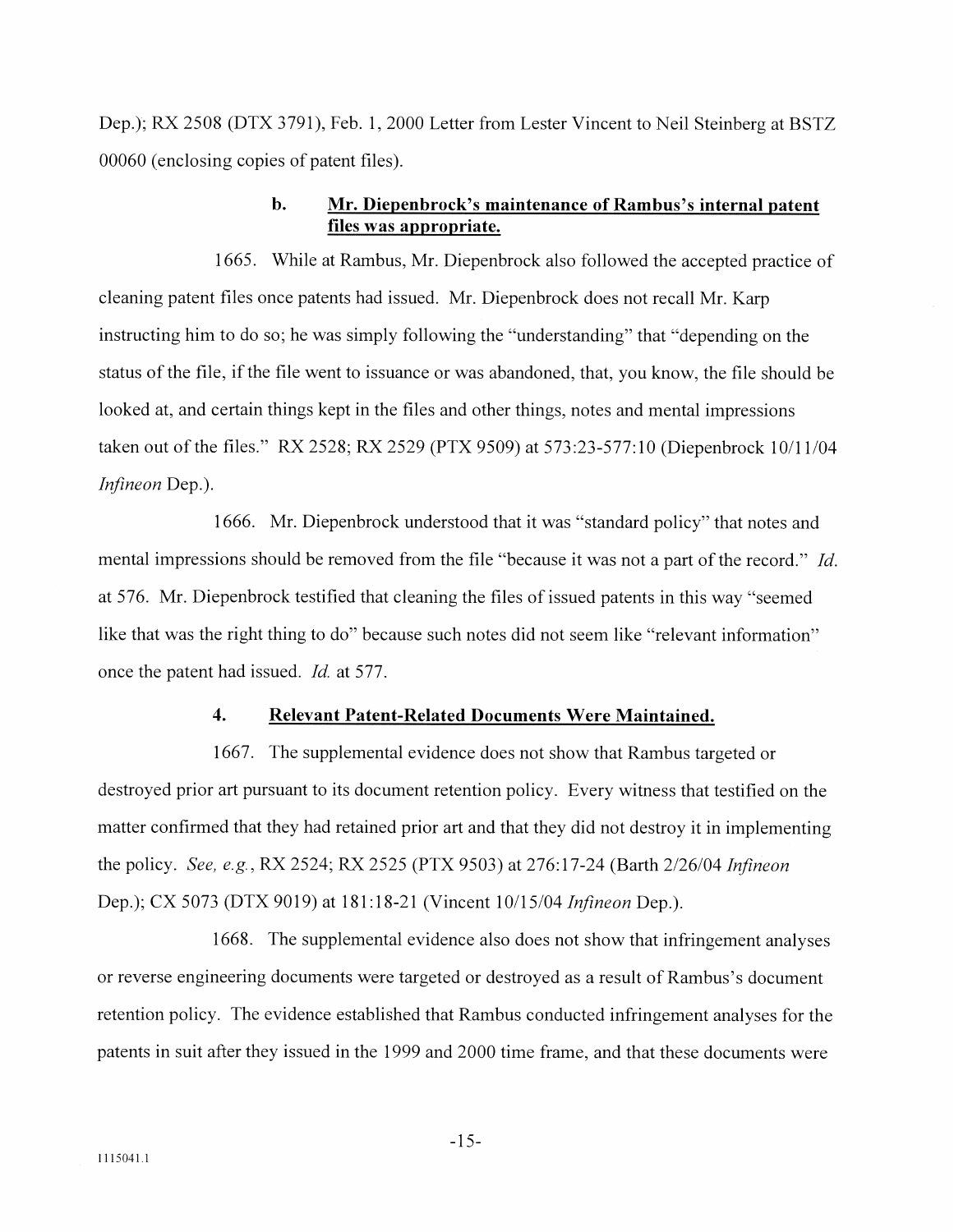maintained under the document retention policy and produced to Infineon. RX 2540; RX 2541 (PTX 95 17) at 364:20-37325 (Steinberg 10:6/04 *Infineon* Dep.).

1669. At the February 2005 *Infineon* trial, Infineon's counsel, Gregory Arovas, confirmed in his testimony that he had reviewed Rambus's document production in this case and had found approximately a dozen infringement analysis from the 1999-2000 time frame. CX 5079 Trial Tr. at 527:10-536:7 (Arovas). He acknowledged that Rambus had produced an infringement analysis or claim chart for many of the major DRAM manufacturers during that period. *Id.* Rambus's counsel. Sean Cunningham, confirmed these same facts in his own testimony. CX 5078 Trial Tr. at  $305:12-314:17$  (Cunningham).

1670. Throughout this action, Complaint Counsel have *presumed* for purposes of this proceeding that the Rambus patents in question were both valid and infringed. Any destruction of patent-related documents would therefore be highly unlikely to have affected counsel's ability to present relevant arguments and evidence at trial.

### **G. Rambus Instituted A Litigation Hold As Soon As Litigation Was Reasonablv Foreseeable.**

1671. Litigation "is an ever-present possibility in American life." *National Union Fire Ins. Co. v. Murray Sheet Metal Co., Inc., 967 F.2d 980, 984 (4th Cir. 1992) (holding* that for Rule 26 purposes, there is a difference between having the "general possibility of litigation" in mind and "anticipating" litigation).

1672. The supplemental evidence shows an awareness on the part of Joel Karp as early as the fall of 1997 that *if* some of Rambus's patent applications ripened into patents, and if the claims of those patents covered SDRAM or DDR SDRAM devices, and *if* licensing negotiations fell apart, there was "a *chance* of litigation." RX 2516; RX 2517 (PTX 9526) at 339:18-23 (Karp 8/7/01 Dep.) (emphasis added). This awareness of a "general possibility" is not the equivalent of "anticipating" litigation.

1673. The evidence also shows that Rambus executives were well amare in the late 1990's that before any assertion of patent rights could be made, the devices in question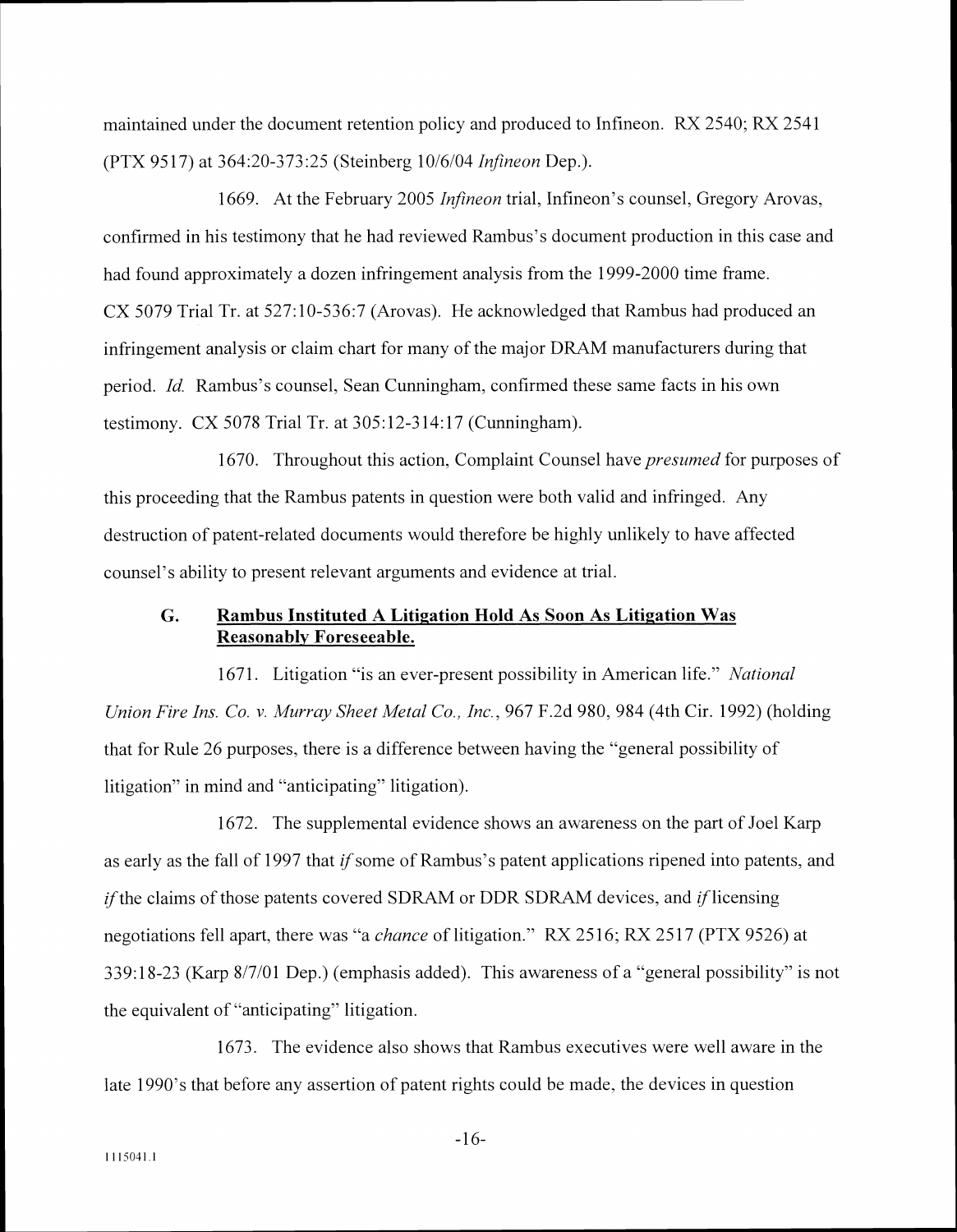would have to be analyzed to determine if they infringed whatever claims might be issued by the PTO. *See, e.g., CX 919 (2/10/97 Tate email noting that "with so little hard data and no silicon* there are no patents that we can definitely say are infringed."); *id.* (same email showing Mr. Tate's instruction to "wait on taking action til we see silicon. . . .'); CX 5005 (DTX 3678) at 2 (2198 "proposed strategy" reviemed at meeting with Cooley Godward, stating that "[olnce on the market, Rambus mill purchase the competing product" before "determin[ing] uhat its next steps mill be."). It is undisputed that the convergence of "hard data," "silicon" and issued Rambus patents covering the accused devices did not occur until late 1999.

1674. The evidence also shows that Rambus's principal focus in 1998 and 1999 was the successful market introduction of the RDRAM device, and that it was therefore *not* interested in that time period in asserting any patent rights against DRAM manufacturers. RX 2542; RX 2543 (PTX 9518) at 32:19-21; 33:3-18; 3321 -34:8: 34:13-20 (Mooring 10114104 *Infineon Dep.).* The evidence also shows that Rambus wanted first and foremost to *license* its patents rather than incur the risk and expense of litigation. *See, e.g.*, CX 960 at 1 (10/1/97 Tate e-mail stating that Mr. Karp's "role is to prepare and then to negotiate to license our patents . . . ."). *See also* CX 5074 (DTX 9021) at 292:20-293:07 (Steinberg 10/6/04 *Infineon* Dep.) ("No. we were not contemplating litigation. In fact, we were trying to avoid litigation . . . . we wanted to identify prospective licensees that avoided that.").

1675. The patents that Rambus has asserted against DRAM manufacturers did not issue until June 22, 1999. RX 1472 at 1 (U.S. Patent No. 5,915,105). The record shows that Rambus did not anticipate litigation until the end of 1999, when Rambus's efforts to license its recently issued patents to Hitachi broke down. CX 5074 (DTX 9021) at 208:07-209:08 (Steinberg 10/6/04 *Infineon* Dep.) ("it was in the December time frame that I began to understand that the negotiation with Hitachi might end up as an enforcement proceeding in a federal district court.")

1676. Rambus did not retain litigation counsel for the *Hitachi* matter until December 1999. CX 5074 (DTX 9021) at 210:04-15 (Steinberg 10/6/04 Infineon Dep.);

 $-17-$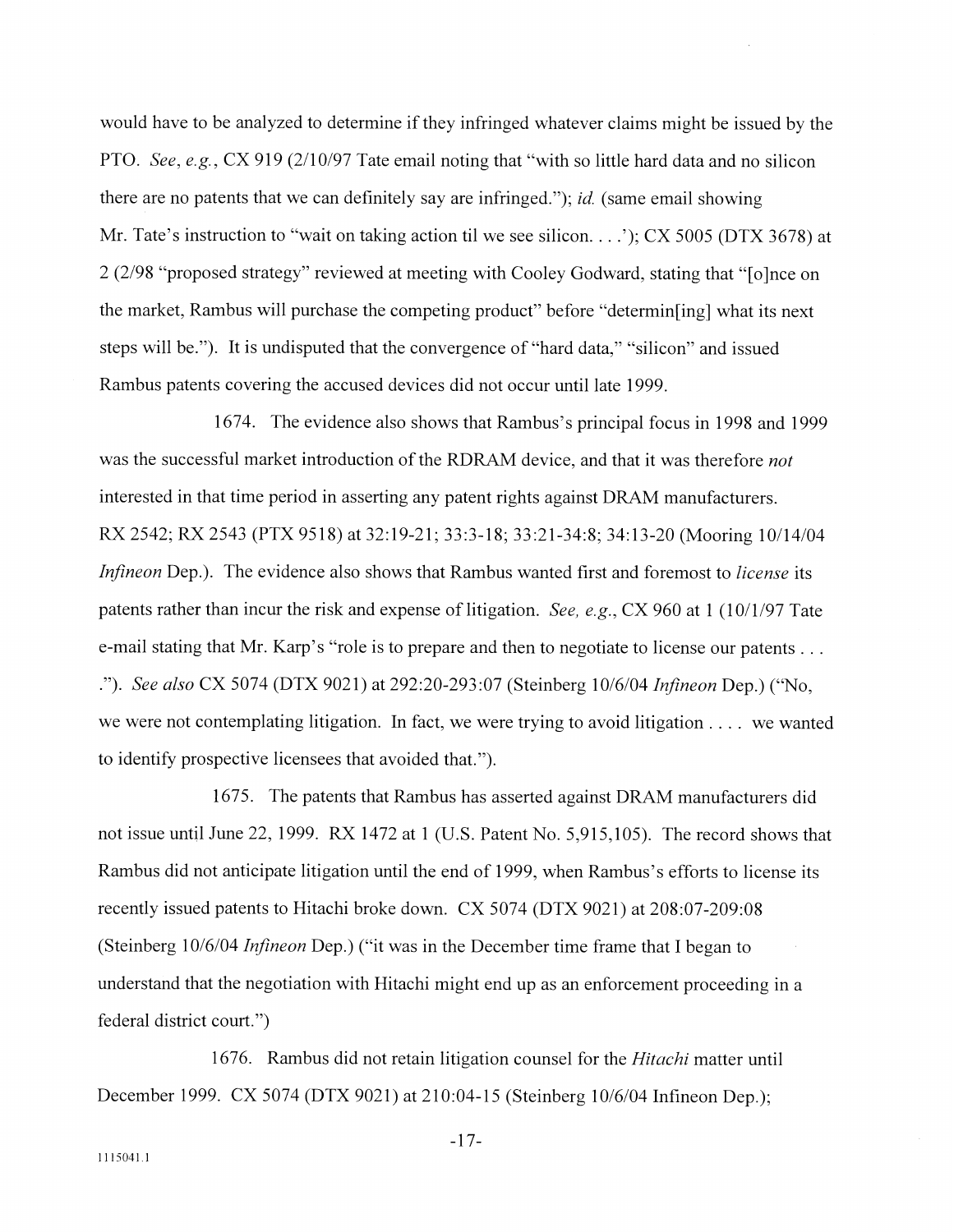RX 2522; RX 2523 (PTX 9525) at 135:12-14; 135:19-136:3; 137:16-19 (Johnson 11/23/04 *Infineon Dep.*). It is objectively unreasonable to conclude that a company is "anticipating" litigation before it has retained litigation counsel, particularly in lawsuits of the magnitude involved here.

### **H. Once Litigation Against Hitachi Was Probable, Rambus Put In Place A Reasonable "Litigation Hold" To Preserve Potentially Relevant Documents.**

1677. As noted above, the initial company-wide presentation of Rambus's document retention policy had included an explicit instruction that "[o]nce litigation has commenced, a party cannot destroy either relevant evidence or discoverable information." RX 2504 (DTX 3686) at 8 (Mr. Johnson's document retention policy presentation slides). The presentation warned of the severe consequences that might result "[iJf relevant evidence is destroyed" after litigation has commenced: "the party may be liable for sanctions, up to and including default judgment." *Id.* 

1678. Rambus's employees got the message and understood that if litigation occurred, they were "not allowed" to destroy relevant documents because it was "outside the rules." RX 2524: RX 2525 (PTX 9503) at 275: 18-22 (Rarth 2/26/04 *In\$neon* Dep.).

1679. The record shows that prior to filing suit against Hitachi in early 2000. Rambus and its counsel reinforced these messages by instructing employees with potentially relevant documents to preserve those documents. Mr. Steinberg testified that in or around December 1999, he and Mr. Karp identified "those folks that would have documents that were likely to be relevant in any litigation" and told them to retain all relevant documents and not destroy them. RX 2540; RX 2541 (PTX 9517) at 346:18-348:20; 348:23 (Steinberg 10/6/04 *Infineon Dep.*); RX 2538; RX 2539 (PTX 9516) at 95:2-8 (Steinberg 8/1/01 *Infineon Dep.*).

1680. Lawyers from the Gray, Cary firm, after the firm was retained in connection with the Hitachi litigation, also instructed dozens of Rambus employees that they needed "to preserve all documents that would be relevant to the litigation." CX 5078 Trial Tr. at 302:14-305:11 (Cunningham). Rambus employee Craig Hampel, among others, testified that he

 $-18-$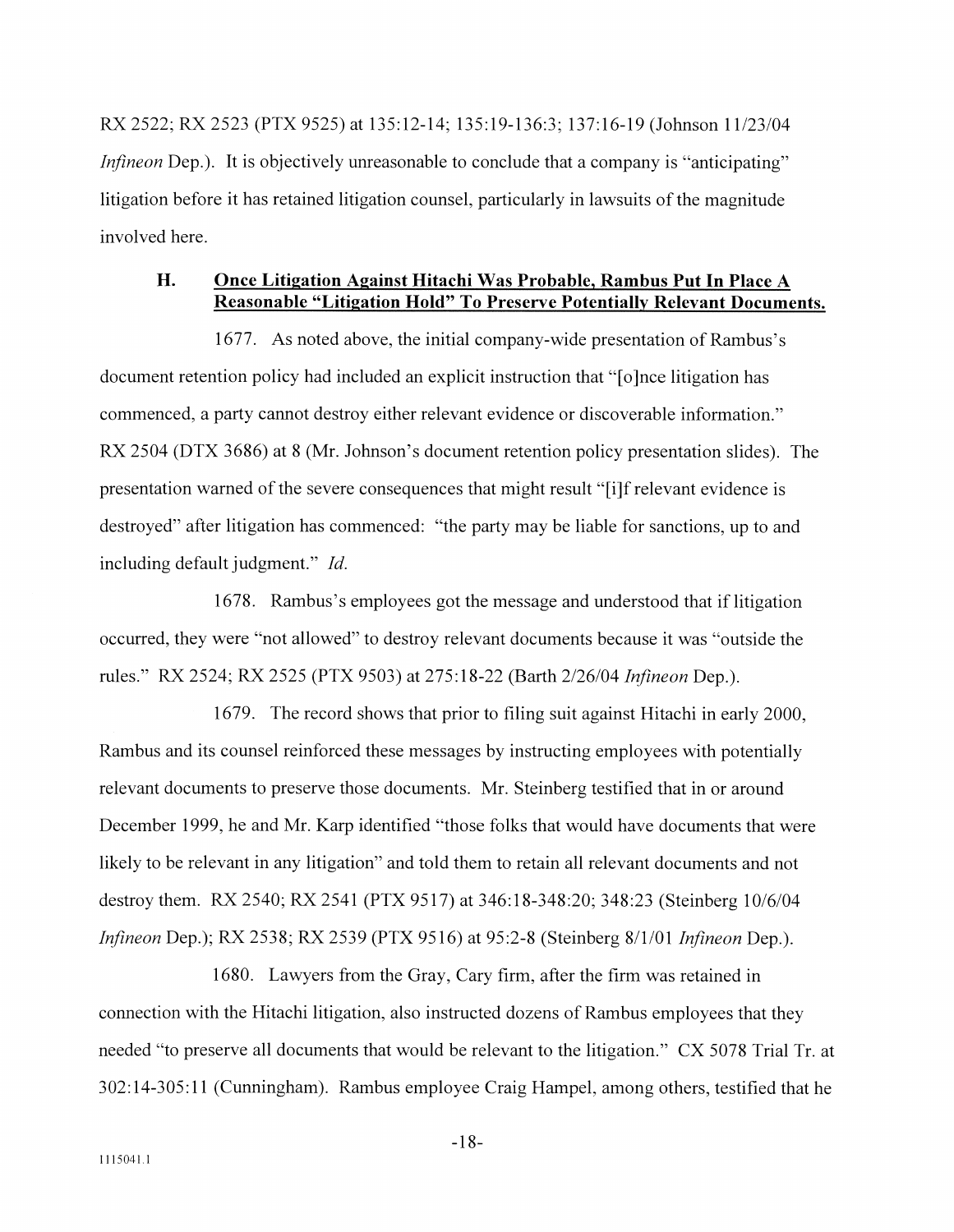was told "in late 99 or early 2000" that because of the "Hitachi lawsuit or potential for a lawsuit," he should not destroy such relevant documents as "exchanges with DRAM partners [and] competitive analysis." RX 2536; RX 2537 (PTX 9515) at 93:13-17; 93:19-94:1; 96:12-24.

1681. Additional evidence that Rambus employees understood the need to preserve - and produce - relevant documents can be found in the decision by Richard Crisp to search the contents of an old hard drive that was stored in his attic at home. FTC Trial Tr. at 3573:lO-3574:ll (Crisp); CX 5075 (DTX 9022) at 296:18-20; 296:23; 302:22-303:5 (Crisp 10/16/04 *Infineon* Dep.). At the time that Mr. Crisp located numerous JEDEC and SyncLinkrelated emails on that old hard drive, no one else knew of their existence. Mr. Crisp copied the emails onto a diskette and provided them to Mr. Steinberg, who provided them to outside counsel. *Id.*; RX 2541; RX 2542 (PTX 9517) at 356:24-357:24 (Steinberg 10/6/04 *Infineon* Dep.).

1682. Contemporaneous written evidence confirms the understanding of Rambus employees that relevant documents, including evidence relating to JEDEC, needed to be preserved after litigation had commenced. In an email sent on January 5, 2001 that described a letter from the Federal Trade Commission asking Rambus to preserve relevant documents, Geoff Tate wrote that "since antitrust/jedec is an issue in our active court cases we should not be destroying any relevant documents anyways so this *shouldn 't be a change in situation."*  RX 2506 (DTX 3708) at 1 (emphasis added).

# **I. Nothing In The Supplemental Evidence Alters Judge McGuire's Findings That Complaint Counsel Failed To Meet Their Burden Of Proof On Numerous Essential Elements Of Their Claims.**

1683. None of the supplemental evidence affects in any way Judge McGuire's findings that Complaint Counsel failed to meet their burden of proof on numerous essential elements of their claims, including findings regarding the scope of the JEDEC patent policy, the claims contained in the patents and patent applications filed by Rambus, the reasonableness of

 $-19-$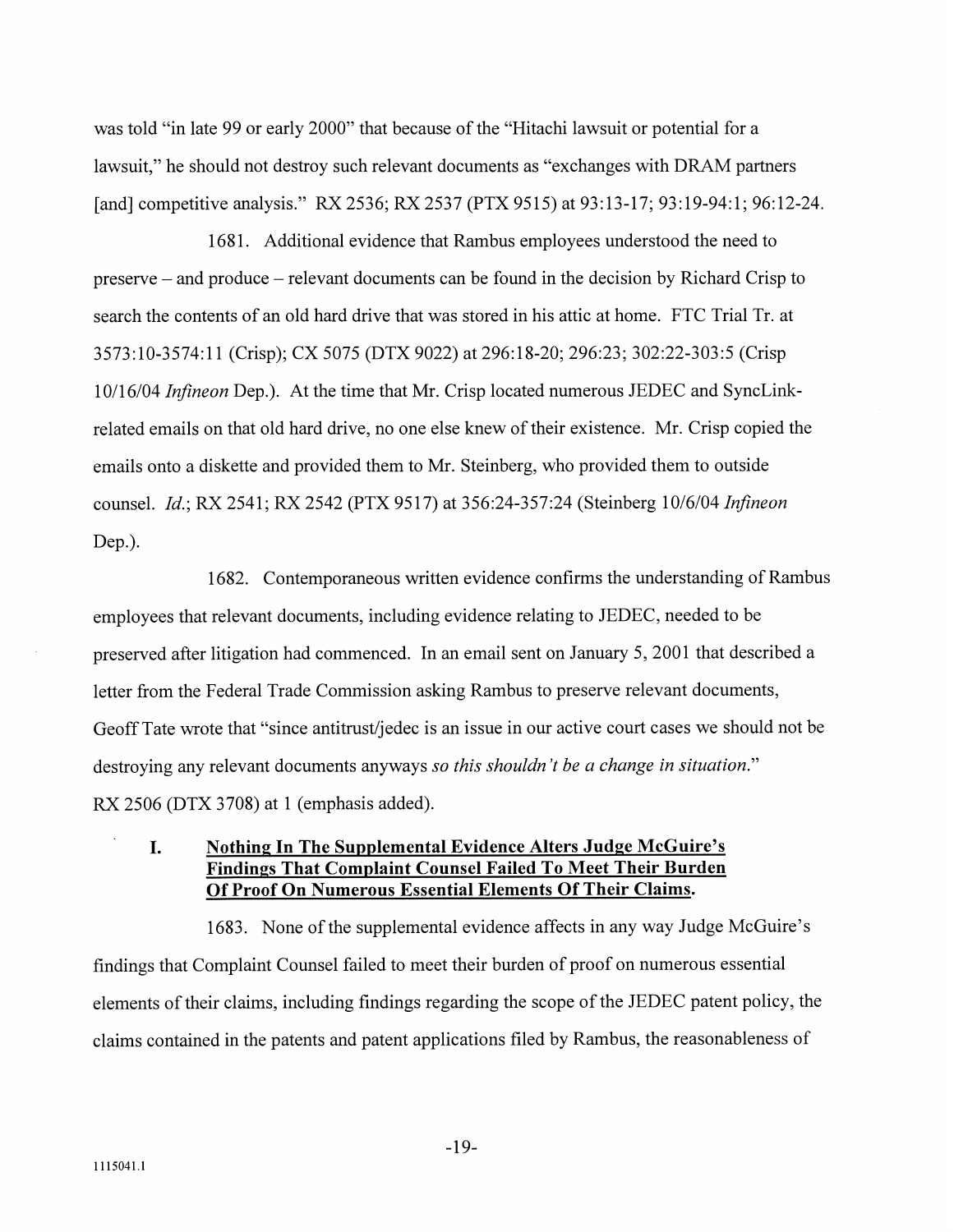Rambus's royalty rates and the question of whether DRAM manufacturers are "locked in" to using technologies covered by Rambus's patents, as illustrated below.

1684. Nothing in the supplemental evidence could have any effect, for example, on Judge McGuire's finding that JEDEC members were not required to disclose patent applications or an intention to file or amend patent applications. Initial Decision, **11** 772-774 and gp. 269-270. This finding was largely based on "clear and unambiguous official statements of policy" from JEDEC's files and on Judge McGuire's determination that "after-the-fact testimony of interested witnesses" was not credible. *Id.* 

1685. None of the supplemental evidence affects in any way Judge McGuire's finding that "the disclosure of intellectual property interests [by JEDEC members] was encouraged and voluntary. not required or mandatory." Initial Decision, p. 265. This finding was largely based on "the manuals which discuss the patent policy, a March 1994 memorandum by JEDEC's secretary, the EIA's comments to the FTC in connection with the *Dell* consent decree, JEDEC's internal memoranda, the ANSI patent policy guidelines, the actions of other JEDEC members in not disclosing patents and JEDEC's reaction thereto, the ballot for voting on technology, and the patent tracking list," which are all "evidence that disclosure of intellectual property under the EINJEDEC patent policy was not mandatory." Id.

1686. None of the supplemental evidence affects in any way Judge McGuire's finding that intellectual property disclosures by JEDEC members were "not expected until formal balloting" and his finding that "many of the presentations relied upon by Complaint Counsel never were balloted at JEDEC. . . ." Initial Decision, pp. 273-274. These findings were largely based on JEDEC's own official minutes and the testimony of JEDEC Council Chairman Gordon Kelley. *Id.*, **11** 783-785 and pp. 273-274.

1687. Nothing in the supplemental evidence affects in any way Judge McGuire's determination that Complaint Counsel had failed to demonstrate that amendments to broaden the claims contained in patent applications were improper, either under patent law or EIA/JEDEC rules. Id., p. 331.

 $-20-$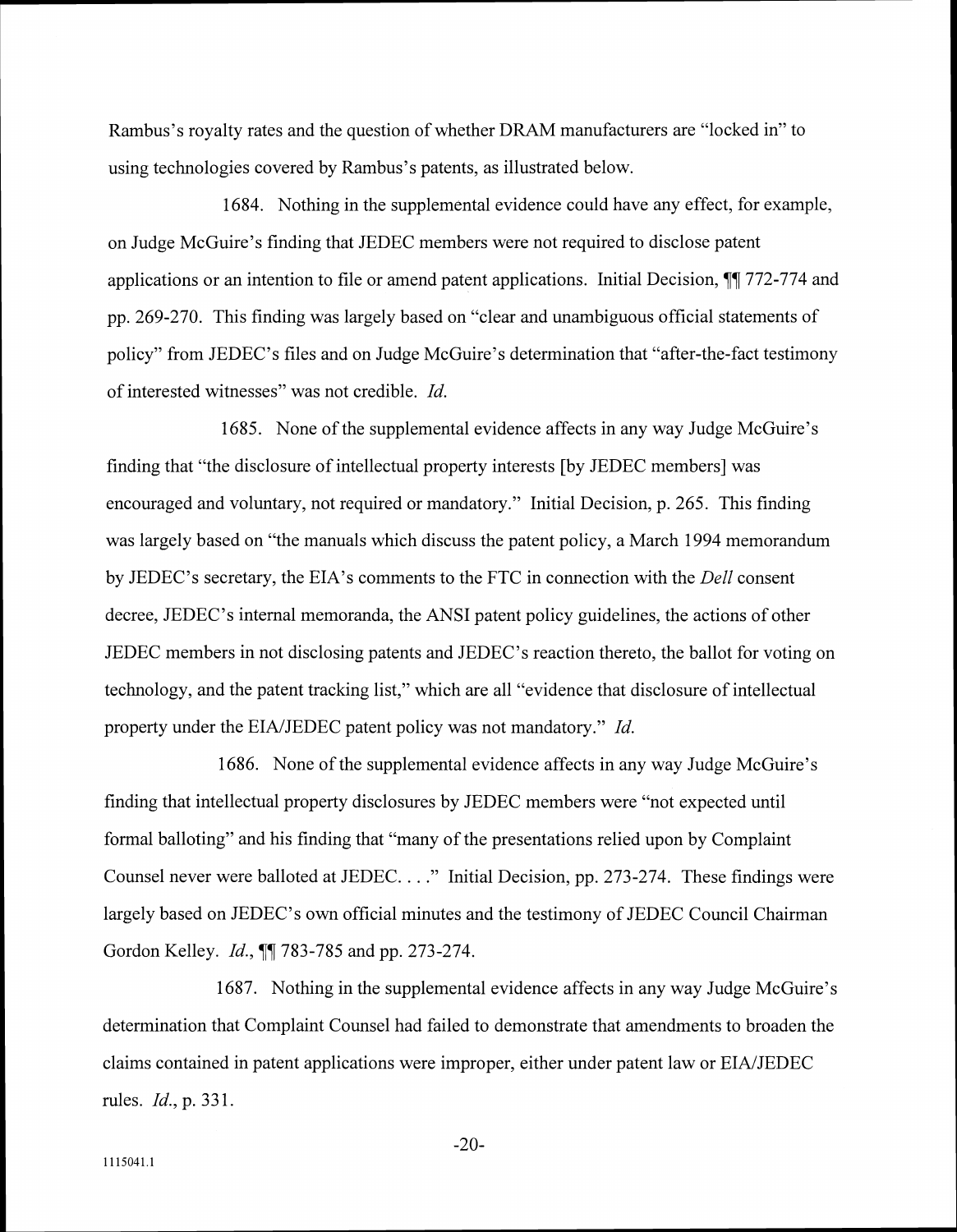1688. Nothing in the supplemental evidence affects in any way Judge McGuire's finding that JEDEC standardization is neither necessary nor sufficient to ensure that a technology or feature achieves marketplace success. *Id.*, **11** 1037-1048 and pp. 302-303.

1689. Nothing in the supplemental evidence affects in any way Judge McGuire's determination that the technologies covered by Rambus's patents were at all relevant times superior to the alternatives proposed by Complaint Counsel. *Id., 77* 1128-1402.

1690. Nothing in the supplemental evidence affects in any way Judge McGuire's finding that Complaint Counsel had not shown the existence of commercially viable, noninfringing alternatives to the technologies covered by Rambus patents. *Id.* and pp. 312-318.

1691. Nothing in the supplemental evidence affects in any way Judge McGuire's finding that Complaint Counsel had not shown that DRAM manufacturers were presently "locked in" to the use of the Rambus technologies. Id., *77* 1582-1664 and pp. 326-328.

1692. In sum, Rambus's allegedly improper document destruction did not affect and could not have affected Complaint Counsel's ability to meet its burden of proof on numerous essential elements of their claims. The Initial Decision was entirely correct in its holding that "the process here has not been prejudiced" by Rambus's alleged destruction of documents.  $Id$ , p. 244.

DATED: August 9, 2005 Respectfully submitted,

**Gregory P. Stone** Steven M. Perry Peter A. Detre MUNGER, TOLLES & OLSON LLP 355 South Grand Avenue, 35th Floor Los Angeles, California 90071-1560 (213) 683-9100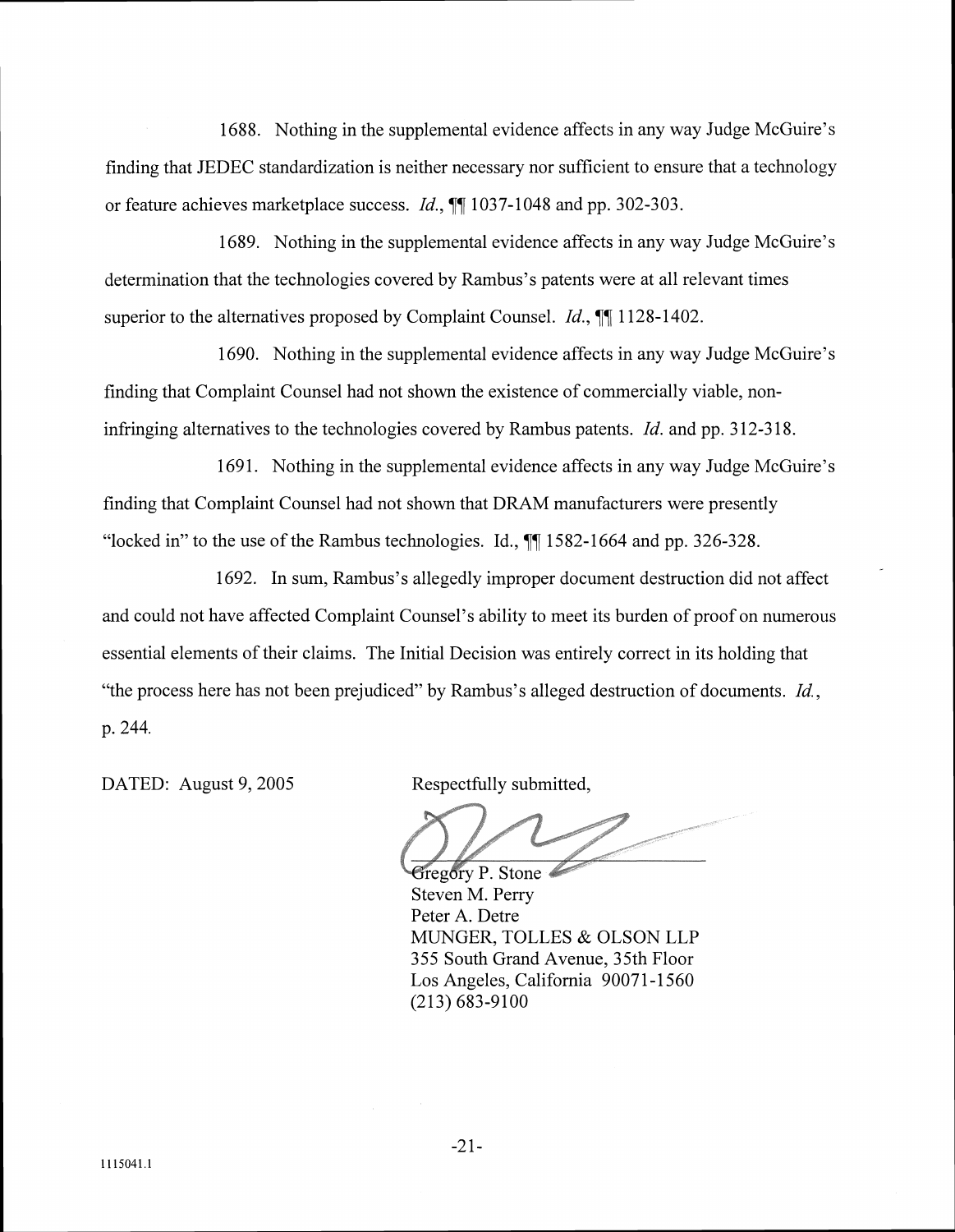A. Douglas Melamed WILMER CUTLER PICKERING HALE AND DORR LLP 2445 M Street, N. W. Washington, D.C. 20037 (202) 663-6000

Attorneys for Respondent RAMBUS INC.